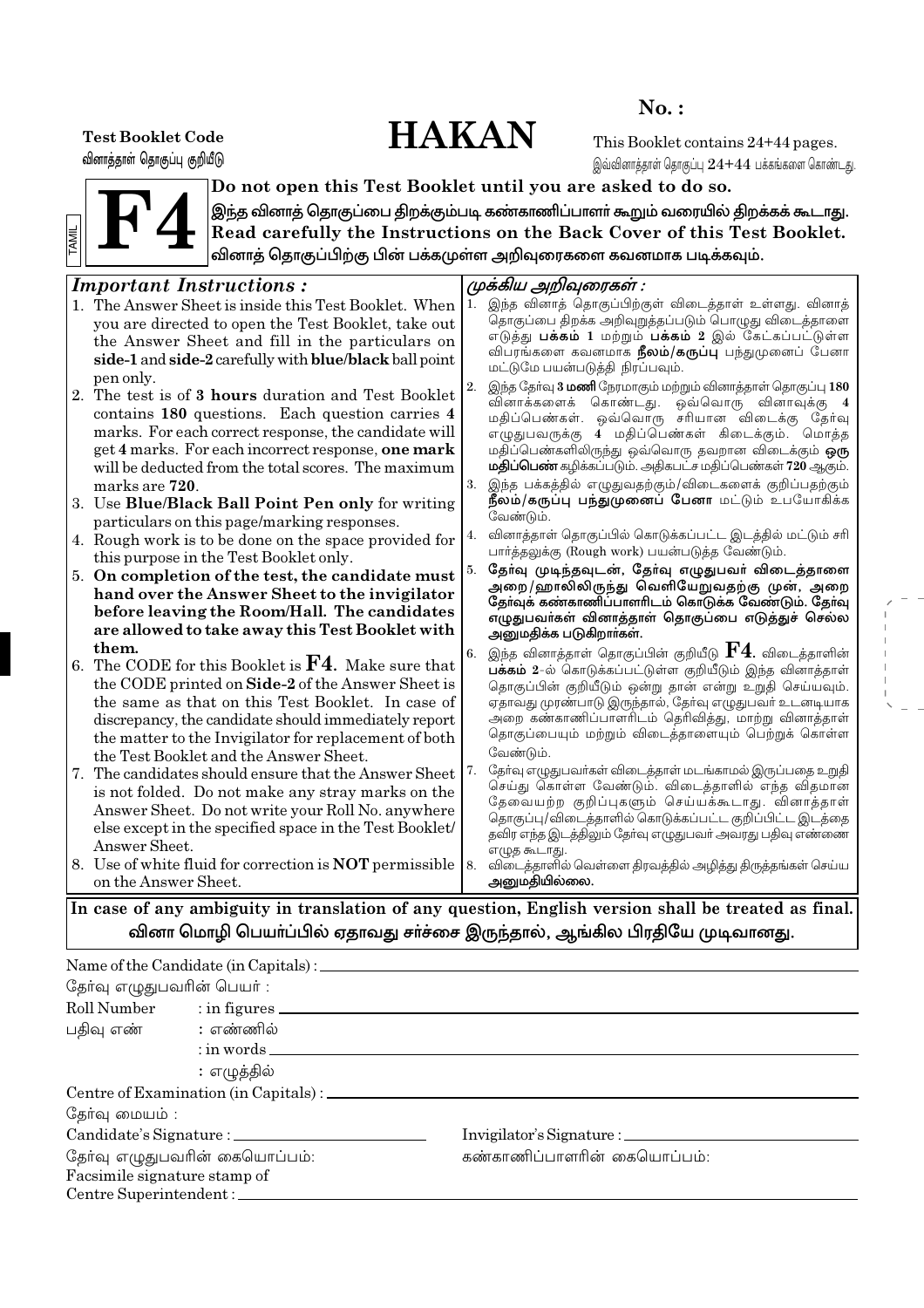- $r_1$  மற்றும்  $r_2(r_1 = 1.5 r_2)$  ஆரங்கள் கொண்ட இரு  $\mathbf{1}$ . திண்ம தாமிர கோளங்களின் வெப்பநிலை-யினை, 1 K என்றளவில் உயர்த்துவதற்கு தேவைப்படும் வெப்பளவுகளின் ககவு என்பது :
	- $(1)$
	- $(2)$
	- $\frac{3}{2}$   $\frac{5}{3}$   $\frac{27}{8}$   $\frac{9}{4}$  $(3)$
	- $(4)$
- $2\overset{\wedge}{k}$ mஎன்ற ஆர வெக்டர் கொண்ட துகள்  $2.$ ஒன்றின் மீது, மூலத்தைப் பொருத்த  $3\hat{i}$  N என்றதொரு செயல்படும் விசை போதுள்ள திருப்புவிசையைக் காண்க.
	- $-6\hat{i}$  N m  $(1)$
	- $6k$  N m  $(2)$
	- $6i$  N m  $(3)$
	- $6\hat{i}$  N m  $(4)$
- 3. டிரான்சிஸ்டரது செயல்பாட்டிற்கு, பின்வரும் கூற்றுகளில் எது **சரியானது** ?
	- உமிழ்வாய் சந்தி மற்றும் ஏற்பி சந்தி  $(1)$ ஆகிய இரண்டும் முன்னோக்கு சாா்பினை பெற்றிருக்கும்.
	- அடிவாய் பகுதி மிக மெல்லியதாகவும்,  $(2)$ மிகமான மாசுமட்டும் அமைய வேண்டும்.
	- அடிவாய், உமிழ்வாய் மற்றும் ஏற்பி  $(3)$ பகுதிகள் சமமான மாசுப்பொருள் அடர்த்திகளோடு அமைய வேண்டும்.
	- அடிவாய், உமிழ்வாய் மற்றும் ஏற்பி  $(4)$ பகுதிகள் சமமான உருவளவினை பெற்றிருக்க வேண்டும்.
- கோபுரம் ஒன்றின் உச்சியிலிருந்து, ஒரு பந்து,  $\overline{4}$ . 20 m/s எனும் திசை வேகத்தில் கீழ்நோக்கி செங்குத்தாக எறியப்படுகிறது. அது, சிறிது நேரத்திற்குப்பிறகு 80 m/s என்ற திசை வேகத்தில் தரையைத் தொடுகிறது, எனில் கோபுரத்தின் உயரம் :  $(g = 10 \text{ m/s}^2)$ 
	- $320<sub>m</sub>$  $(1)$
	- $(2)$  $300 \text{ m}$
	- $(3)$ 360 m
	- $(4)$ 340 m

 $\bf{2}$ 

5.

6.

ஓர் இடைமுகத்திம் ப்ரூஸ்டர் கோணம்,  $i_h$ அமையவேண்டிய மதிப்பு :

காட்டப்பட்டுள்ள வாதியல் மின்சுற்றிற்கான

- $45^{\circ} < i_h < 90^{\circ}$  $(1)$
- $i_b = 90^\circ$  $(2)$
- $0^{\circ} < i_b < 30^{\circ}$  $(3)$
- $30^{\circ} < i_b < 45^{\circ}$  $(4)$
- மெய் அட்டவணை என்பது:  $\overline{A}$ Y  $\overline{B}$ Y  $(1)$  $\overline{B}$  $\overline{A}$  $\Omega$  $\overline{0}$  $\mathbf{1}$  $\Omega$  $\mathbf{1}$  $\mathbf{1}$  $\mathbf{1}$  $\Omega$  $\mathbf{1}$  $\mathbf{1}$  $\mathbf{1}$  $\overline{0}$  $(2)$  $\overline{A}$ B Y  $\Omega$  $\Omega$  $\mathbf{1}$  $\overline{0}$  $\mathbf{1}$  $\overline{0}$  $\mathbf{1}$  $\Omega$  $\Omega$  $\mathbf{1}$  $\mathbf{1}$  $\Omega$  $(3)$  $\overline{B}$ Ÿ  $\overline{A}$  $\theta$  $\theta$  $\overline{0}$  $\overline{0}$  $\mathbf{1}$  $\mathbf{0}$  $\mathbf{1}$  $\overline{0}$  $\mathbf{0}$  $\mathbf{1}$  $\mathbf{1}$  $\mathbf{1}$  $(4)$  $\overline{A}$  $\overline{B}$ Ÿ  $\theta$  $\theta$  $\overline{0}$  $\Omega$  $\mathbf{1}$  $\mathbf{1}$  $\mathbf{1}$  $\mathbf{0}$  $\mathbf{1}$  $\mathbf{1}$  $\mathbf{1}$  $\mathbf{1}$
- எதிர்க்குறி வெப்ப மின்தடை எண் கொண்ட 7. திண்மங்கள் என்பன :
	- குறைகடத்திகள் மட்டும்  $(1)$
	- மின்காப்புப் பொருட்கள் மற்றும் குறை- $(2)$ கடத்திகள்
	- உலோகங்கள்  $(3)$
	- மின்காப்புப் பொருட்கள் மட்டும்  $(4)$
- ஓர் p-n சந்தி டயோடினது இயக்கமில்லாப் 8. பகுதியின் அகலம் அதிகரிப்பது என்பது இதனால் ஏற்படுகிறது :
	- முன்னோக்குச் சாா்பு மற்றும் பின்னோக்குச்  $(1)$ சாா்பு ஆகிய இரண்டும்
	- $(2)$ முன்னோக்கு மின்னோட்ட அதிகரிப்பு
	- $(3)$ முன்னோக்குச் சார்பு மட்டும்
	- பின்னோக்குச் சாா்பு மட்டும்  $(4)$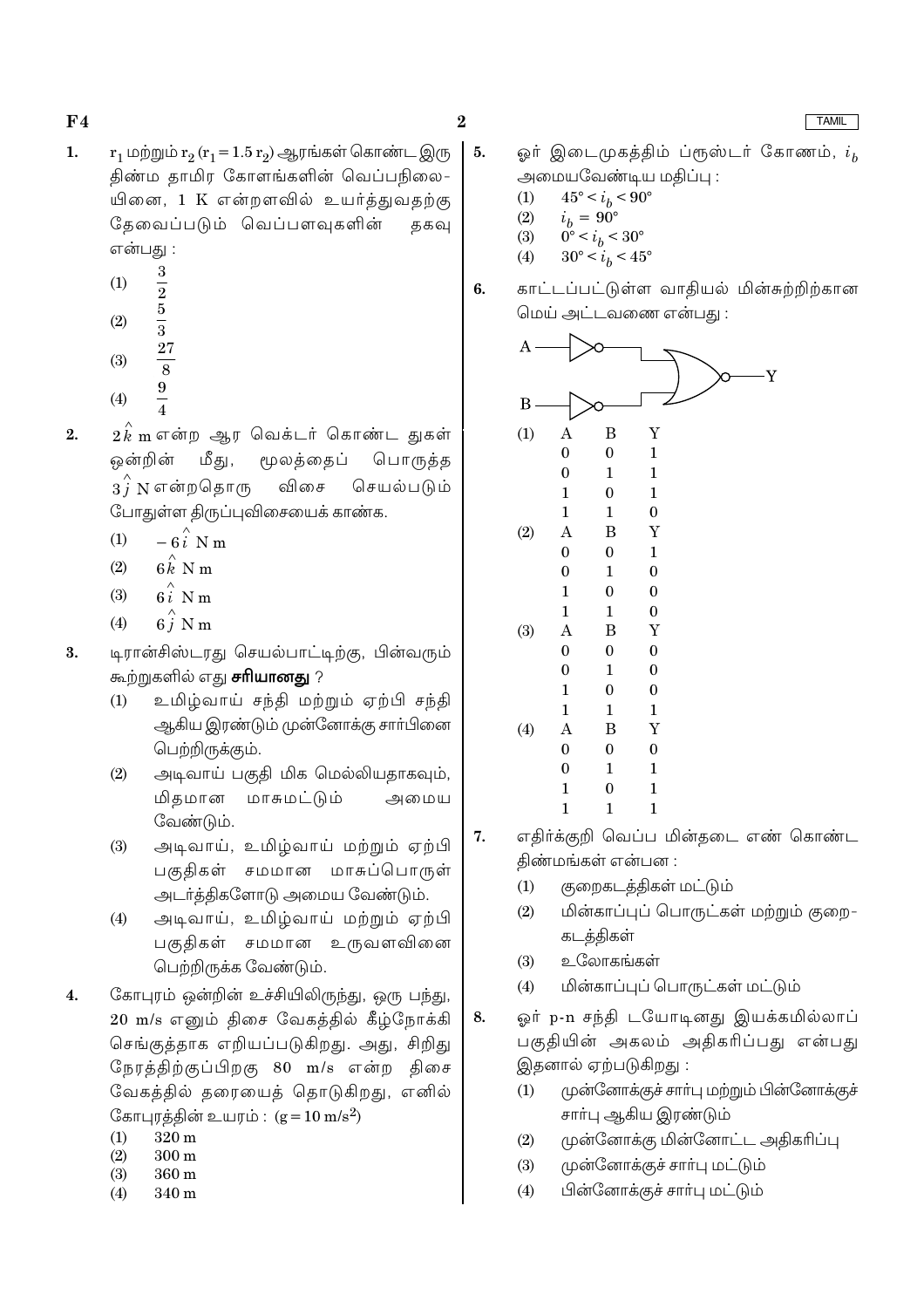- $[ML^0T^{-2}]$  $(1)$
- $[ML^{-1}T^{-2}]$  $(2)$
- $[MLT^{-2}]$  $(3)$
- $[ML^2T^{-2}]$  $(4)$
- தனிச்சிறப்பு மிக்க இலக்கங்களை கருத்தில் 10. கொள்ளுகையில்,  $9.99 \text{ m} - 0.0099 \text{ m}$  என்பதன் மதிப்பு யாது ?
	- $(1)$  $9.980 \text{ m}$
	- $(2)$  $9.9<sub>m</sub>$
	- $(3)$ 9.9801 m
	- $(4)$ 9.98 m
- $11.$ ஒரே பொருளாலான, கிடார் ஒன்றின் A மற்றும் B ஆகிய இரு நரம்புகள் சிறிதளவு சுருதியில் வேறுபடுகின்றன மற்றும் அவை 6 Hz, அதிர்வெண் கொண்ட விம்மல்களை ஏற்படுத் துகின்றன. B -யில் உள்ள இழுவிசை சிறிதளவு குறைக்கப்படும் போது, விம்மல் அதிர்வெண் 7 Hz ஆக அதிகரிக்கிறது. A -யினகு அதிர்வெண், 530 Hz எனில், B -யினது தொடக்க அதிர்வெண் மதிப்பு என்பது :
	- 536 Hz  $(1)$
	- 537 Hz  $(2)$
	- $(3)$ 523 Hz
	- $(4)$ 524 Hz
- (A எனும் முப்பட்டகக்கோணம் கொண்ட) ஒரு 12. குறுங்கோண முப்பட்டகத்தின் ஒரு பரப்பில், ஓர் ஒளிக்கதிரானது, *i* எனும் வீழ்கோணத்தில் விழுகிறது. மேலும் அது எதிர்ப்பக்க பரப்பு வழியாக செங்குத்தாக வெளியேறுகிறது. முப்பட்டக பொருளின் ஒளி விலகல் எண், μ, எனில், வீழ் கோணம் ஏறக்குறைய சமமாக இருப்பது :
	- $(1)$  $\mu A$
	- $(2)$  $\overline{2}$
	-
	- $(3)$
	- $(4)$
- $\bf{3}$ 
	- 13. காற்றினை ஊடகமாகப் பெற்றுள்ள ஒர் இணைதட்டு மின்தேக்கியினது, மின்தேக் குதிறன், 6 µF ஆகும். மின்கடத்தாப்பொருள் ஒன்றினை அறிமுகப்படுத்துவதால், அதன் மின்தேக்குதிறன், 30 µF என்று ஆகிறது. ஊடகத்தின் அனுமதிதிறனானது:

 $(\epsilon_0 = 8.85 \times 10^{-12} \text{ C}^2 \text{ N}^{-1} \text{ m}^{-2})$ 

- $0.44 \times 10^{-10}$  C<sup>2</sup> N<sup>-1</sup> m<sup>-2</sup>  $(1)$
- $5.00 C^2 N^{-1} m^{-2}$  $(2)$
- $0.44 \times 10^{-13}$  C<sup>2</sup> N<sup>-1</sup> m<sup>-2</sup>  $(3)$
- $1.77 \times 10^{-12}$  C<sup>2</sup> N<sup>-1</sup> m<sup>-2</sup>  $(4)$
- 1 m நீளம் கொண்ட, ஒதுக்கத்தக்க நிறை கொண்ட 14. திட தண்டு ஒன்றின் இரு முனைகளில், முறையே 5 kg மற்றும் 10 kg நிறை கொண்ட இரு துகள்கள் இணைக்கப்பட்டுள்ளன. 5 kg துகளிலிலிருந்து, ஒருங்கினது நிறை மையம் அமைந்துள்ள தொலைவு, (ஏறக்குறைய):
	- $67 \text{ cm}$  $(1)$
	- $(2)$ 80 cm
	- $(3)$ 33 cm
	- $50 \text{ cm}$  $(4)$
- $15.$ ஒரு திருகு அளவி,  $0.01$  mm எனும் மீச்சிற்றளவினையும்,மேலும் தனது வட்ட அளவுகோலில் 50 பிரிவுகளையும் பெற்றுள்ளது. அத்திருகு அளவியின், புரி என்பது :
	- $0.5 \text{ mm}$  $(1)$
	- $(2)$  $1.0 \text{ mm}$
	- $(3)$  $0.01$  mm
	- $(4)$  $0.25$  mm
- யங்கினது இரட்டைப் பிளவுச் சோதனையில், 16. ஓரியல்பு மூலங்களுக்கிடையிலான இடை பாகியாக்கப்பட்டு, வெளி ஒரியல்பு மூலங்களிலிருந்து திரையினது தொலை இரட்டிப்பாக்கப் படுகிறது எனில், பட்டைவரி அகலம் :
	- $(1)$ நான்கு மடங்காகும்
	- நான்கில் ஒரு பங்காகும்  $(2)$
	- $(3)$ இரட்டிப்பாகும்
	- பாதியாகும்  $(4)$

# $F<sub>4</sub>$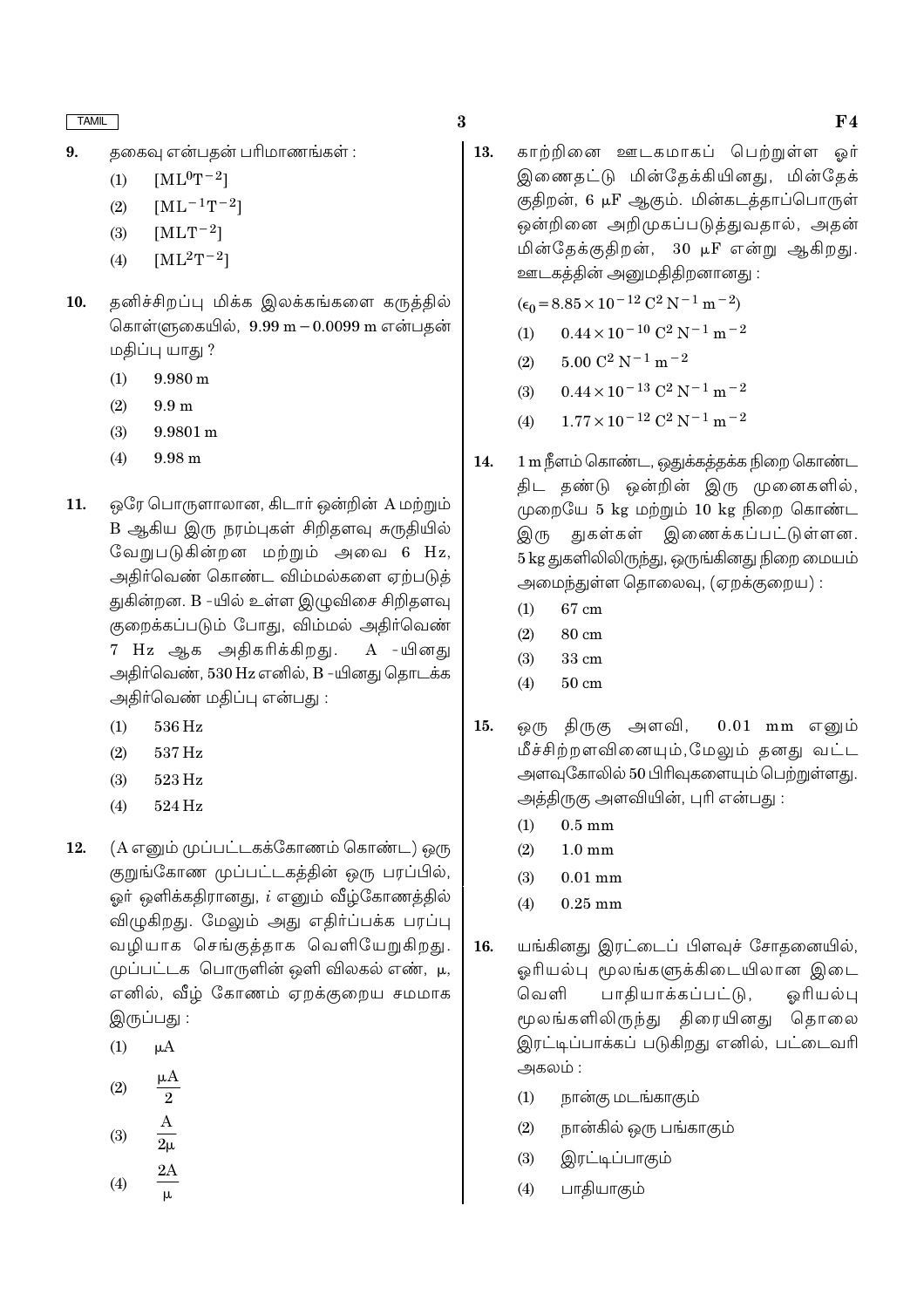- 17. 599 எனும் ஏற்புத்திறனுடைய ஓர் இரும்புத் தண்டு,  $1200 \text{ A m}^{-1}$  எனும் காந்தமாக்கு புலத்திற்கு உட்படுத்தப்படுகிறது. தண்டு செய்யப்பட்ட பொருளின் உட்புகுகிறன் என்பது: ( $\mu_0 = 4\pi \times 10^{-7}$  T m A<sup>-1</sup>)
	- $2.4\pi\times10^{-5}\,\mathrm{T}$  m A<sup>-1</sup>  $(1)$
	- $2.4\pi \times 10^{-7}$  T m A<sup>-1</sup>  $(2)$
	- $2.4\pi \times 10^{-4}$  T m A<sup>-1</sup>  $(3)$
	- $8.0 \times 10^{-5}$  T m A<sup>-1</sup>  $(4)$
- ஒரு மின்காந்த அலையினது செறிவுக்கு, அதன் 18. மின்புல மற்றும் காந்தப்புலக் கூறுகள் அளிக்கும் பங்களிப்புகளின் விகிதமானது :

 $(c = EM \n\implies \n\end{math}$ லையினது வேகம்)

- $(1)$  $1 : c$
- $(2)$  $1: c^2$
- $(3)$  $c:1$
- $(4)$  $1:1$
- சீரிசை இயக்கத்திலுள்ள துகள் ஒன்றின் 19. இடப்பெயர்ச்சி மற்றும் முடுக்கம் ஆகியவற்றிற் கிடையிலான கட்ட வேறுபாடு என்பது :
	- $\frac{\pi}{2}$  rad  $(1)$
	- $(2)$ சுழி
	- $(3)$  $\pi$  rad
	- $rac{3\pi}{2}$  rad  $(4)$
- நிலையாக பொருத்தப்பட்டுள்ள் தாங்கி 20. ஒன்றில், L நீளம் மற்றும் A, குறுக்குவெட்டு பரப்பு கொண்ட கம்பி ஒன்று தொங்கவிடப் பட்டுள்ளது. M எனும் நிறை, அதன் கட்டற்ற முனையிலிருந்து தொங்கவிடப்படும் போது, கம்பியின் நீளம், L, என்று மாறுகிறது எனில், யங்கின் குணகத்திற்கான கோவை என்பது :
	- MgL  $(1)$  $AL_1$
	- MgL  $(2)$  $\overline{A(L_1 - L)}$
	- $MgL_1$  $(3)$ AL

$$
(4) \qquad \frac{Mg(L_1-L)}{AL}
$$

21. மூலக்கூறு விட்டம், d மற்றும் எண் அடர்த்தி n கொண்ட வாயு ஒன்றின் சராசரி மோதலிடை தூரத்தினை இவ்வாறு வெளிப்படுத்த முடியும் :

(1) 
$$
\frac{1}{\sqrt{2} n^{2} \pi d^{2}}
$$
  
(2) 
$$
\frac{1}{\sqrt{2} n^{2} \pi^{2} d^{2}}
$$
  
(3) 
$$
\frac{1}{\sqrt{2} n \pi d}
$$

$$
(4) \qquad \frac{1}{\sqrt{2} \pi \pi d^2}
$$

ஒரு பொருளது 0.5 g -ற்கான ஆற்றல் சமன் 22. என்பது :

- $1.5 \times 10^{13}$  J  $(1)$
- $(2)$  $0.5 \times 10^{13}$  J
- $4.5 \times 10^{16}$  J  $(3)$
- $4.5 \times 10^{13}$  J  $(4)$
- V வோல்ட் மின்னழுத்த வேறுபாட்டிற்கு 23. இடையே, ஓர் எலக்டிரான் ஓய்விலிருந்து முடுக்கப்படுகிறது. எலக்டிரானது டீ-ப்ராக்லி அலை நீளம்,  $1.227 \times 10^{-2}$  nm எனில், மின்னமுக்க வேறுபாடு என்பது :
	- $10^3$  V  $(1)$
	- $(2)$  $10<sup>4</sup>$  V
	- $(3)$
- ஒரு சிறிய மின் இருமுனை,  $16 \times 10^{-9}$  C m திருப்புத்திறனைப் இருமுனை எனும் பெற்றுள்ளது. இருமுனை அச்சோடு 60° எனும் கோணத்தினை மேற்கொண்டுள்ள ஒ(ந கோட்டில், இருமுனை மையத்திலிருந்து 0.6 m தூரத்தில் அமைந்துள்ளதொரு புள்ளியில் இருமுனையினால் ஏற்படும் மின்னழுத்த

மதிப்பு என்பது : 
$$
\left(\frac{1}{4\pi\epsilon_0} = 9 \times 10^9 \text{ N m}^2/\text{C}^2\right)
$$

- 400 V  $(1)$
- $(2)$ சுழி
- $50V$  $(3)$ 200 V  $(4)$
- ஒரு 40 µF மின்தேக்கி, 200 V மற்றும் 50 Hz ac 25. மின் அளிப்பானோடு இணைக்கப்பட்டுள்ளது. மின்சுற்றிலுள்ள மின்னோட்டத்தினது rms மதிப்பு ஏறக்குறைய :
	- $2.5A$  $(1)$
	- 25.1 A  $(2)$
	- $1.7A$  $(3)$
	- $(4)$  $2.05A$

# **TAMIL**

- - 10<sub>V</sub>
- $10^2$  V  $(4)$
- 24.

 $\overline{\mathbf{4}}$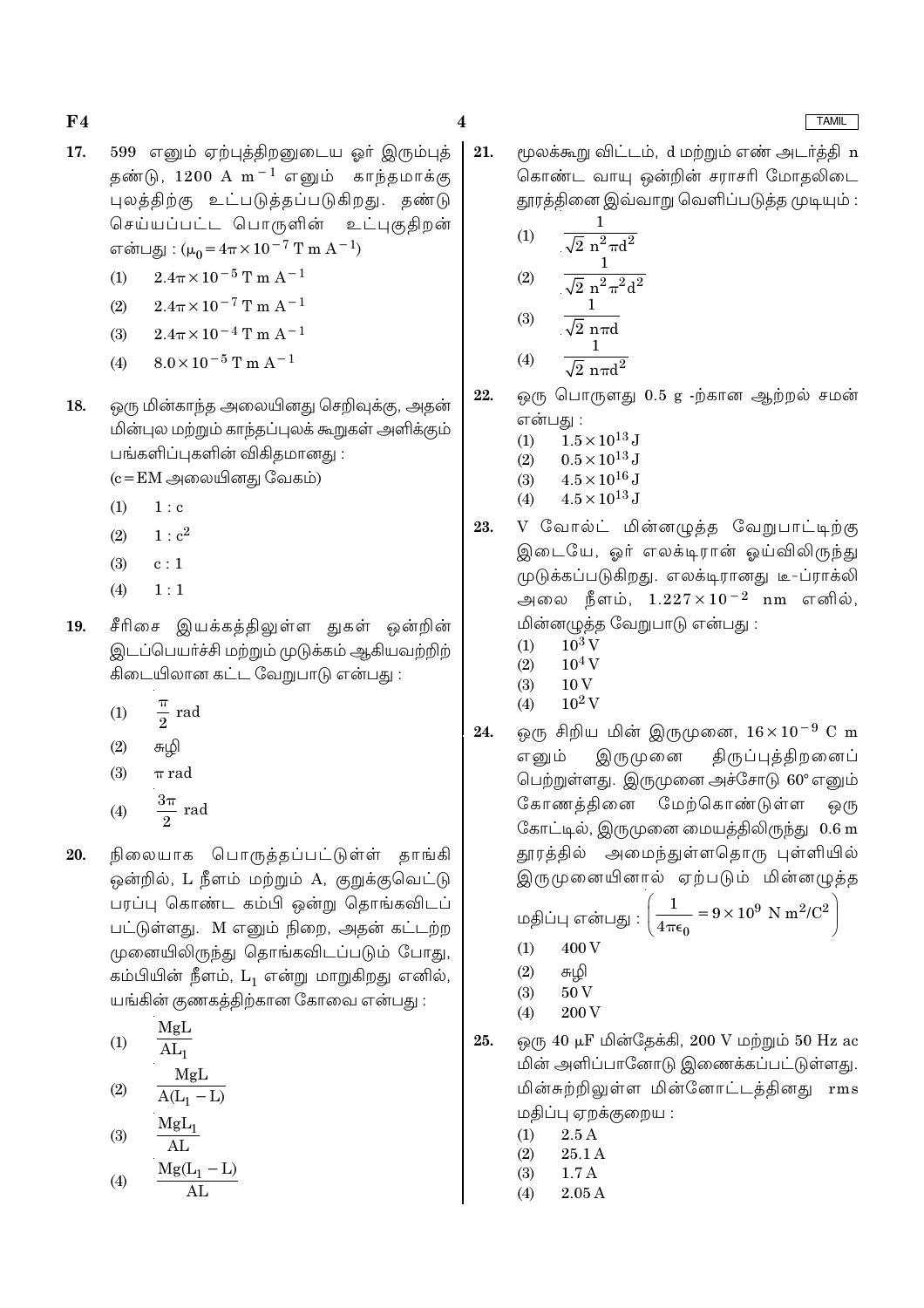26. ஒற்றையணு ஒன்றின் சராசரி வாயு வெப்பவியல் ஆற்றல், என்பது : (k<sub>B</sub> என்பது போல்ஸ்ட்மென் மாறிலி மற்றும் T, தனி வெப்பநிலை)

$$
\begin{array}{cc}\n\text{(1)} & \frac{5}{2} \text{ k}_{\text{B}} \text{T} \\
\text{(2)} & \frac{7}{2} \text{ k}_{\text{B}} \text{T}\n\end{array}
$$

$$
(3) \qquad \frac{1}{2} k_B T
$$

- $rac{3}{2}$  k<sub>B</sub>T  $(4)$
- ஒரு நிறையில்லா கம்பியின் முனைகளில் 4 kg 27. மற்றும் 6 kg நிறை கொண்ட இரு பொருட்கள் கட்டப்பட்டுள்ளன. கம்பி கடந்துசெல்லும் இழுவை (pulley), உராய்வற்றது. (படத்தில் காண்க). புவியீர்ப்பு முடுக்கத்தினை (g) பொருந்த, ஒருங்கினது முடுக்கம் என்பது :



- 
- $(3)$ g
- $(4)$  $g/2$
- ஒரு விண்மீனிலிருந்து, 600 nm அலைநீளம 28. கொண்ட ஒளி வருகிறது என அனுமானிக்க. 2 m விட்டம் கொண்ட பொருளருகு வில்லையை கொண்ட தொலைநோக்கியினது பகுதிறன் வரம்பு என்பது :
	- $7.32 \times 10^{-7}$  rad  $(1)$
	- $6.00 \times 10^{-7}$  rad  $(2)$
	- $3.66 \times 10^{-7}$  rad  $(3)$
	- $1.83 \times 10^{-7}$  rad  $(4)$
- $249$  kPa, அழுத்தம் மற்றும்  $27^{\circ}$ C வெப்ப-29. நிலையிலுள்ள ஹைட்ரஜன் வாயுவினை, ஒரு உருளை கொண்டுள்ளது. அதன் அடர்த்தி என்பது :  $(R = 8.3 J \text{ mol}^{-1} \text{K}^{-1})$ 
	- $0.1 \text{ kg/m}^3$  $(1)$
	- $0.02 \text{ kg/m}^3$  $(2)$
	- $0.5 \text{ kg/m}^3$  $(3)$
	- $0.2 \text{ kg/m}^3$  $(4)$

30. ஒரு மின்தடையினது நிறக்குறியீடு கீழே கொடுக்கப்பட்டுள்ளது.



மின்தடை மற்றும் சகிப்புத்தன்மை ஆகிய-வற்றின் மதிப்புகள், முறையே :

- $(1)$  $4.7 \text{ k}\Omega$ , 5%
- $(2)$  $470 \Omega, 5\%$
- $(3)$  $470 \text{ k}\Omega, 5\%$
- $(4)$  $47 k\Omega, 10\%$
- பின் வரும் வரைபடங்களில், தாமிரத்தின் 31. மின்தடையெண் (p) வெப்பநிலை (T) -யோடு அடையும் வேறுபாட்டை உணர்த்துவது எது ?

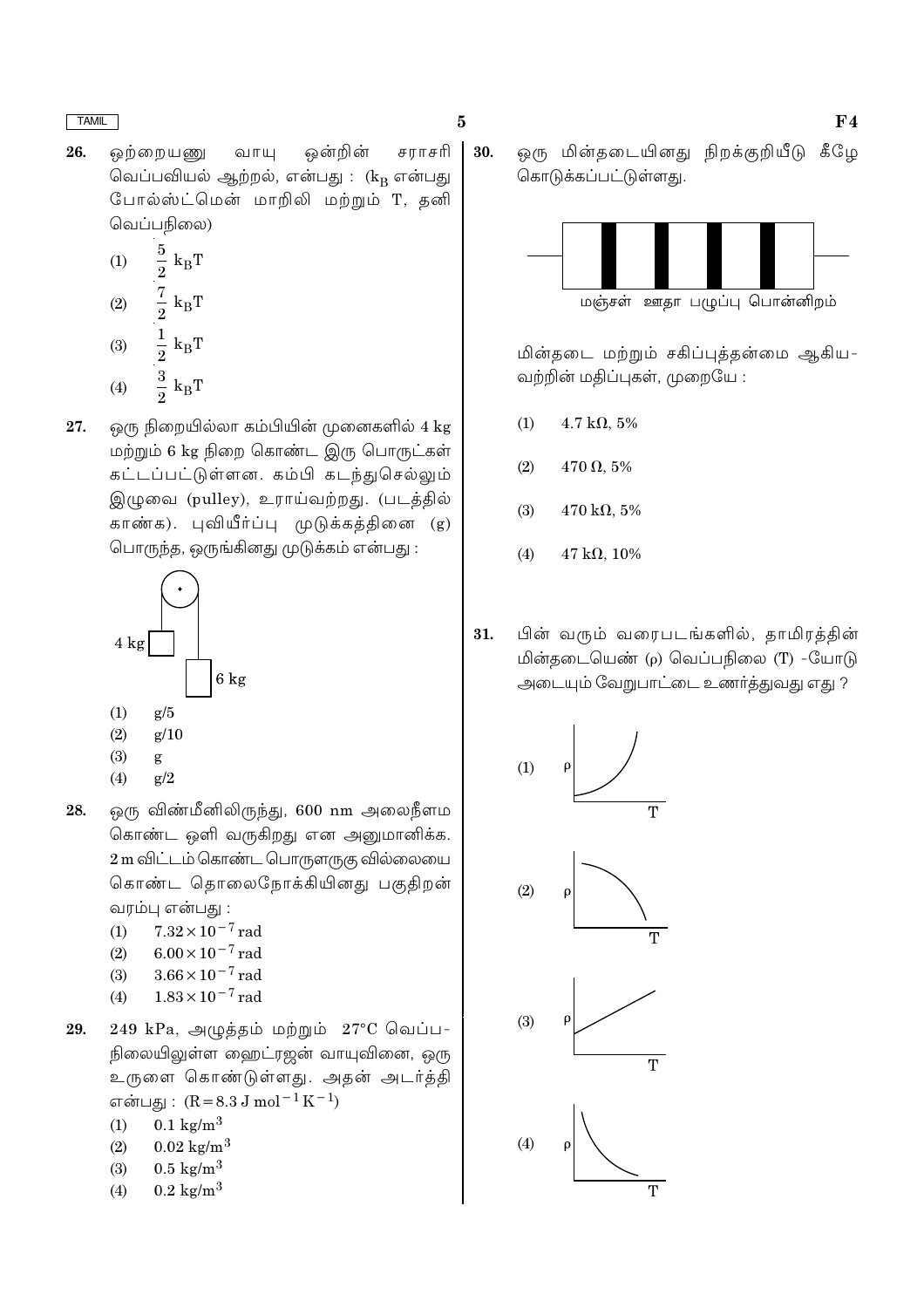- 32. சம கொள்ளளவு பெற்றுள்ள இரு உருளைகள் A மற்றும் B, ஒன்றோடொன்று ஓர் அடைப்பான் வழியாக இணைக்கப்பட்டுள்ளன. A, திட்ட வெப்பநிலை மற்றும் அழுத்தத்தில், நல்லியல்பு கொண்டுள்ளது. வாயு ஒன்றினைக்  $B<sub>1</sub>$ முழுவதுமாக காலியாக்கப்பட்டுள்ளது. அமைப்பு முழுவதும் வெப்பக்காப்பிடப் பட்டுள்ளது. அடைப்பான், விரைவாக திறக்கப் படுகிறது. இந்த நிகழ்வு, இந்த வகையைச் சார்ந்தது :
	- $(1)$ மாறா பருமம்
	- மாறா அழுத்தம்  $(2)$
	- மாறா வெப்பநிலை  $(3)$
	- வெப்ப மாற்றீடற்றது  $(4)$
- $^{235}_{92}$ U எனும் 33. யுரேனிய ஐஸோடோப், நியூட்ரான் கொண்டு தாக்கப்படும் போது,  $^{89}_{36}$ Kr நியூட்ரானோடு மற்றும் மூன்று உருவாக்கப்படுவது :
	- $^{101}_{36}$ Kr  $(1)$
	- $^{103}_{36}$ Kr  $(2)$
	- $\frac{144}{56}Ba$  $(3)$
	- $^{91}_{40}Zr$  $(4)$
- மீட்டர் 34. ஒ(ந சமனச்சுற்றின் இடது இடைவெளியில் இணைக்கப்பட்டுள்ளதொரு மின்தடைக்கம்பி, வலது இடைவெளியில் உள்ள 10  $\Omega$  மின்தடையோடு சமன் செய்து கொள்ளும் புள்ளி, சமன்ச்சுற்றுக் கம்பியினை, 3:2 என்ற விகிதத்தில் பிரிக்கிறது. மின்தடை கம்பியின் நீளம், 1.5 m எனில், மின்கடை கம்பியின்  $1\,\Omega$  -மிற்கான நீளம் என்பது :
	- $1.5 \times 10^{-1}$  m  $(1)$
	- $1.5 \times 10^{-2}$  m  $(2)$
	- $1.0 \times 10^{-2}$  m  $(3)$
	- $1.0 \times 10^{-1}$  m  $(4)$
- $3 \times 10^{-10}$  Vm<sup>-1</sup> மதிப்புடைய மின்புலத்தில், 35.  $7.5 \times 10^{-4}$  m s<sup>-1</sup> எனும் நகர்வு திசைவேக-முடைய ஒரு மின்னூட்டப்பட்ட துகள் பெறும் நகர்வு திறன்,  $m^2 V^{-1} s^{-1}$  என்ற அலகில் :
	- $2.5 \times 10^{-6}$  $(1)$
	- $2.25\times10^{-15}$  $(2)$
	- $2.25 \times 10^{15}$  $(3)$
	- $2.5 \times 10^{6}$  $(4)$
- $20\,\mathrm{W/cm^2}$  எனும் சராசரி பாய அடர்த்தி கொண்ட 36. ஒளி,  $20 \text{ cm}^2$  பரப்பளவு உடைய எதிரொளிப் பற்ற பரப்பின் மீது செங்குத்து வீழலில் விழுகிறது. 1 நிமிட கால இடைவெளியில், பரப்பால் ஏற்கப்பட்ட ஆற்றல் என்பது :
	- $24 \times 10^3$  J  $(1)$
	- $48 \times 10^3$  J  $(2)$
	- $10 \times 10^3$  J  $(3)$
	- $12 \times 10^3$  J  $(4)$
- 37. போர் மாதிரி, பின்வருவனவற்றில் எதற்கு பொருந்தமற்றதாக அமையும்?
	- $(1)$ ட்யூடிரான் அணு
	- ஒற்றை அயனியாக்கமடைந்த நியான்  $(2)$ அணு $(Ne<sup>+</sup>)$
	- $(3)$ ஹைட்ரஜன் அணு
	- ஒற்றை அயனியாக்கமடைந்த ஹீலியம்  $(4)$ அணு $(He<sup>+</sup>)$
- சீராகப் பரப்பப்பட்டுள்ள  $3.2 \times 10^{-7}$  C எனும் 38. மின்சுமையினை, 10 cm ஆரம் கொண்டதொரு கோள வடிவு கடத்தி பெற்றுள்ளது. கோளத்தின் மையத்திலிருந்து, 15 cm தொலைவிலுள்ள ஒரு புள்ளியில் உள்ள மின்புலத்தின் எண் மதிப்பு

$$
\text{wrgj } ? \left( \frac{1}{4 \pi \epsilon_0} = 9 \times 10^9 \text{ N m}^2/\text{C}^2 \right)
$$

- $(1)$  $1.28\times10^6$  N/C
- $1.28 \times 10^7$  N/C  $(2)$
- $1.28\times10^4$  N/C  $(3)$
- $1.28 \times 10^5$  N/C  $(4)$
- DNA -வில் உள்ள பிணைப்பு ஒன்றினை முறிக்க 39. தேவையான ஆற்றல்,  $10^{-20}$  J ஆகும்.  $\rm eV$ -யில் இதன் மதிப்பு, ஏறக்குறைய :
	- $0.06$  $(1)$
	- $0.006$  $(2)$
	- $(3)$ 6
	- $0.6$  $(4)$
- $0.2~{\rm m}^3$  பருமன் கொண்டதொரு குறிப்பிட்ட 40. வெளிப்பகுதியில், எங்கும், 5 V மின்னழுத்தம் காணப்படுகிறது. இப்பகுதியில் அமைந்துள்ள மின்புலமதிப்பானது:
	- $1 N/C$  $(1)$
	- $5$  N/C  $\,$  $(2)$
	- $(3)$ சுமி
	- $(4)$  $0.5$  N/C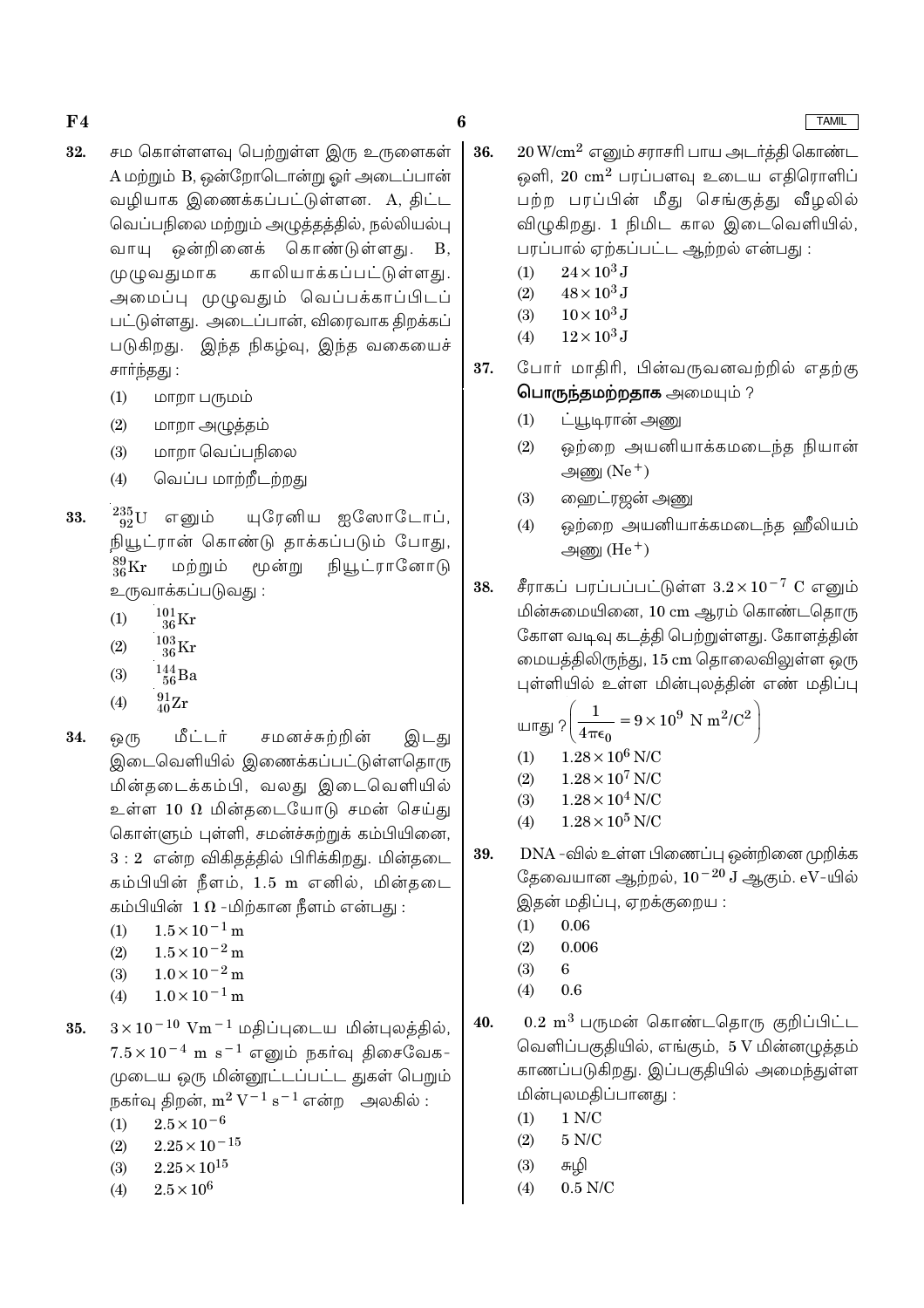- 41. 50 cm நீளமும், 100 சுற்றுகளையும் உடைய-தொரு நீள்வரிச்சுருள், 2.5 A மின்னோட்டத் தினை தாங்கிச் செல்கிறது. நீள் வரிச்சுருளின் மையத்தில் உள்ள காந்தப்புலம் என்பது :  $(\mu_0 = 4\pi \times 10^{-7} \text{ T m A}^{-1})$ 
	- $6.28\times10^{-5}\,\mathrm{T}$  $(1)$
	- $(2)$  $3.14 \times 10^{-5}$  T
	- $(3)$  $6.28 \times 10^{-4}$  T
	- $3.14 \times 10^{-4}$  T  $(4)$
- 42. பயன்தொடக்க அதிர்வெண்ணின் 1.5 மடங்கு அதிர்வெண் கொண்ட ஒளி, ஒரு ஒளி உணர்வு நுட்ப பொருள்மீது விழுகிறது. அதிர்வெண் பாதியாகவும், செறிவு இரட்டிப்பாகவும் ஒளிமின்னோட்டம் ஆக்கப்படும்போது, என்னவாகும் ?
	- நான்கில் ஒரு பங்காகும்  $(1)$
	- சுமியாகும்  $(2)$
	- $(3)$ இரட்டிப்பாகும்
	- நான்கு மடங்காகும்  $(4)$
- <u>r ஆரம் கொண்டதொரு நுண்து</u>ளை குழாய், நீரில் 43. அமிழ்த்தப் படுகிறது. அதில் நீரானது, h உயரம் எழும்புகிறது, நுண்துளையிலுள்ள நீரது நிறை, 5 g ஆகும். 2r, ஆரம் கொண்ட மற்றொரு நுண்துளைகுழாய் நீரில் அமிழ்த்தப் படுகிறது. இந்தக்குமாயில் எழும்பக் கூடிய நீரது நிறை என்பது :
	- $10.0 \text{ g}$  $(1)$
	- $(2)$  $20.0 g$
	- $(3)$  $2.5g$
	- $(4)$  $5.0 g$
- புவியினது பரப்பில், ஒரு பொருள், 72 N என்ற 44. எடையைப் பெற்றுள்ளது. புவியினது ஆரத்தின் பாதிக்குச் சமமான உயரத்தில், அதன் மீது செயல்படும் புவியீர்ப்பு விசை, யாது ?
	- $(1)$ 30 N
	- $(2)$ 24 N
	- $(3)$ 48 N
	- $(4)$ 32 N
- 45. ஒரு தொடர் LCR மின்சுற்று, ஒர் ac மின்னமுத்த மூலத்தோடு இணைக்கப் பட்டுள்ளது. மின்சுற்றிலிருந்து, L விலக்கப்படும் போது, மின்னோட்டம் மற்றும் மின்னழுத்தத் திற்கிடையிலான கட்டவேறுபாடு, $\frac{\pi}{3}$ ஆகும். இதற்கு பகிலாக, C மின்சுற்றிலிருந்து விலக்கப்படின், மின்னோட்டம் மற்றும் மின்னழுத்தத்திற்கிடையிலான கட்ட வேறுபாடு, மீண்டும்  $\frac{\pi}{3}$  என்றமைகிறது. மின்சுற்றினது திறன் காரணி என்பது :
	- $(1)$  $1.0$
	- $(2)$  $-1.0$
	- $(3)$ சுமி
	- $(4)$  $0.5$
- அரை கீழ்மட்ட சூலகப்பை இதில் உள்ளது : 46.
	- சூரியகாந்தி  $(1)$
	- பிளம்  $(2)$
	- $(3)$ கத்தரி
	- $(4)$ கடுகு
- வறையறு நொதிகள் குறித்து **தவறான** கூற்று எது? 47.
	- மரபு பொறியியலில் அவை பயன்  $(1)$ படுகிறது.
	- $(2)$ ஒட்டும் முனைகள் டி.என்.ஏ. லைகேஸ் மூலம் இணைக்கப்படுகிறது.
	- $(3)$ ஒவ்வொரு வறையறு நொதியும் டி.என்.ஏ. – வின் முழு நீளத்தை ஆராய்கிறது.
	- பாலின்ட்ரோமிக் பகுதிகளில் டி.என்.ஏ.  $(4)$ இழைகளை அவை வெட்டுகிறது.
- ஆக்சிஜன் கடத்தல் குறித்த **தவறான** கூற்று 48. எது ?
	- நுண்ணறையில் உயர் H<sup>+</sup> அடர்வு ஆக்சி  $(1)$ ஹீமோகுளோபின் உருவாதலுக்கு உதவுகிறது.
	- நுண்ணறையில் குறை  $pCO<sub>2</sub>$  அக்சி  $(2)$ ஹீமோகுளோபின் உருவாதலுக்கு உதவிகிறது.
	- ஆக்சிஜன் ஹீமோகுளோபினோடு  $(3)$ இணைவது ஆக்சிஜனின் பகுதி அழுத்தத் தோடு தொடர்புடையது.
	- காா்பன் டை ஆக்சைடின் பகுதி அழுத்தம்  $(4)$ ஆக்சிஜன் ஹீமோகுளோபினோடு இணைதலில் தலையிடும்.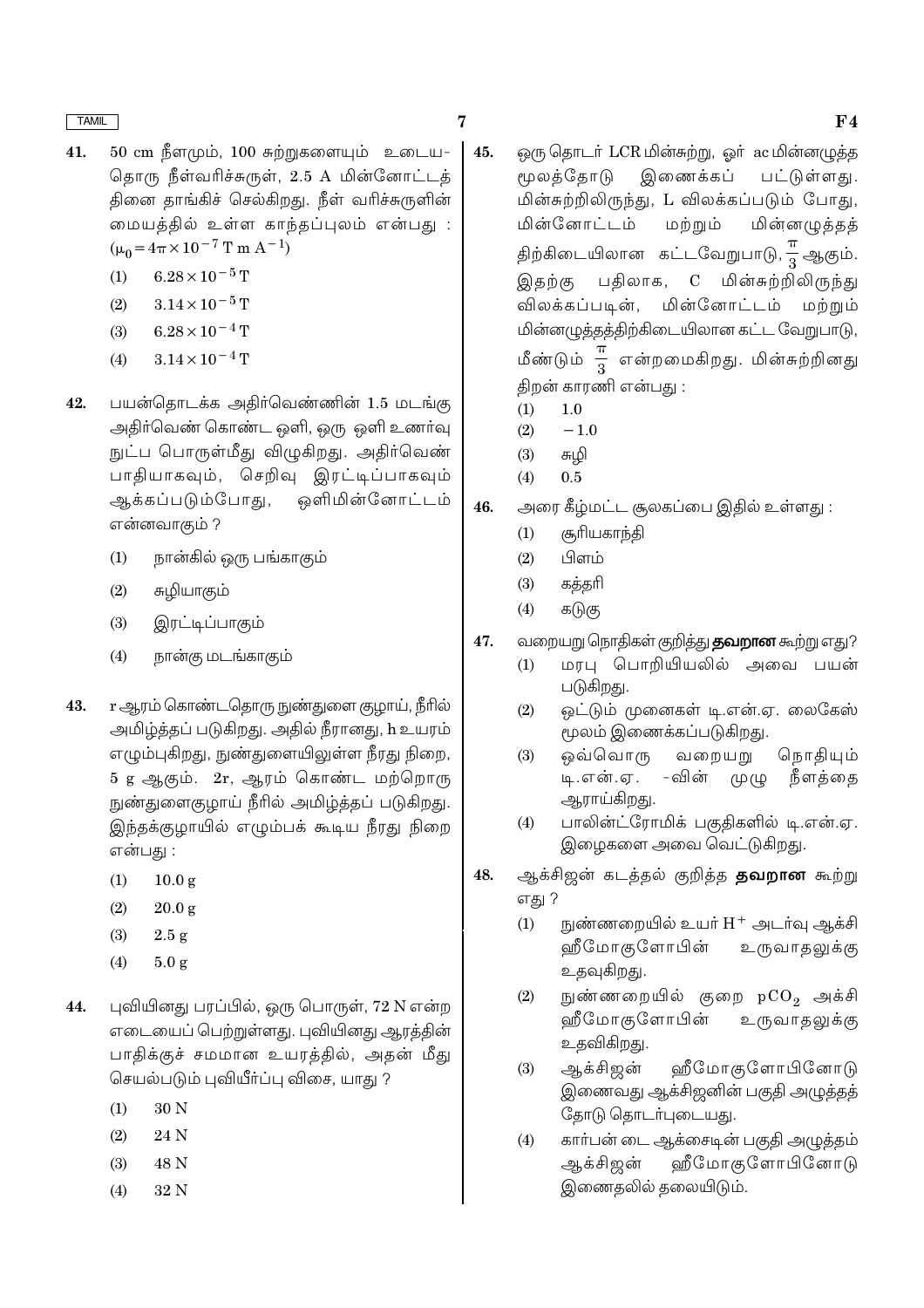- 49. ஆகாயக் காமரை மற்றும் நீர் அல்லி ஆகியவற்றில் மகரந்தச் சேர்க்கை இவற்றின் மூலம் நடைபெறுகிறது.
	- $(1)$ காற்று மற்றும் நீா்
	- $(2)$ பூச்சிகள் மற்றும் நீா்
	- பூச்சிகள் அல்லது காற்று  $(3)$
	- நீர் ஓட்டங்கள் மட்டும்  $(4)$
- இரண்டு கார இணைகளுக்கிடையில் உள்ள 50. தூரம் 0.34 nm மற்றும் இயல்பு பாலூட்ட செல்லின் மொக்க கார இணைகள்  $6.6 \times 10^9$  bp எனில், டி.என்.ஏ. -வின் நீளம் தோராயமாக எது ?
	- $(1)$ 2.2 மீட்டர்கள்
	- 2.7 மீட்டர்கள்  $(2)$
	- 2.0 மீட்டர்கள்  $(3)$
	- 2.5 மீட்டர்கள்  $(4)$
- சினாப்டினிமல் கொகுப்பு எந்த நிலையில்  $51.$ கலைந்து கரையத் தொடங்குகிறது ?
	- டிப்ளோட்டீன்  $(1)$
	- வெப்போடின்  $(2)$
	- $(3)$ பாக்கிடீன்
	- சைக்கோட்டின்  $(4)$
- தாவரங்களில் இன்றியமையாத மூலங்கள் 52. மற்றும் அவற்றின் செயல்கள் குறித்த கீழ்கண்டவற்றை பொருத்துக.
	- ஒளிசார் நீர் பகுப்பு  $(a)$ இரும்பு  $(i)$
	- மகரந்தத்துகள்  $(b)$ துத்தநாகம் (ii) முளைத்தல்
	- குளோரோபில் உயிா்ம  $\left( \text{c} \right)$ போரான்  $(iii)$ வழி உருவாக்கத்தில் தேவைப் படுவது
	- மாங்கனீசு IAA உயிர்மவழி  $(d)$  $(iv)$ உருவாக்கம்

**சரியான** விடையை தேர்ந்தெடுக்கவும்.

|     | (a)   | (b)   | (c)  | (d)   |
|-----|-------|-------|------|-------|
| (1) | (iii) | (iv)  | (ii) | (i)   |
| (2) | (iv)  | (i)   | (ii) | (iii) |
| (3) | (ii)  | (i)   | (iv) | (iii) |
| (4) | (iv)  | (iii) | (ii) | (i)   |

- சூலின் உடலம் பியூனிகிளில் இணைந்து 53. காணப்படும் பகுதி :
	- நியூசெல்லஸ் (சூல் திசு)  $(1)$
	- $(2)$ சலாசா
	- $(3)$ ஹைலம் (சூல் தழும்பு)
	- சூல் துளை  $(4)$

ஒரு சூம்நிலை மண்டலத்தின் மொத்த முதல் நிலை உற்பத்தித் திறன் மற்றும் நிகர முதல் நிலை உற்பக்கிக் கிறன் ஆகியவை கொடர்பு-டைய கீழ்கண்ட கூற்றுகளில் **சரியானது** எது ?

- மொத்த முதல்நிலை உற்பத்தித்திறன்  $(1)$ மற்றும் நிகர முதல்நிலை உற்பத்தித்திறன் ஆகியவை ஒன்றேயாகும்.
- மொத்த முதல் நிலை உற்பத்தித்திறன்  $(2)$ மற்றும் நிகர முதல் நிலை உற்பத்தித்திறன் ஆகியவற்றின் இடையே எந்தத் தொடர்பும் இல்லை.
- நிகர முதல்நிலை உற்பத்தித்திறனை விட,  $(3)$ மொக்க முகல்நிலை உற்பக்கிக்கிறன் எப்போதும் குறைவாக உள்ளது.
- மொத்த முதல்நிலை உற்பத்தித்திறன்  $(4)$ எப்போதும் நிகர முதல்நிலை உற்பத்தித் திறனை விட அதிகமாக உள்ளது.

### 55. மனிதர்கள் செயல்பாட்டால் ஏற்பட்ட மாற்றங்கள் கீழ்கண்ட எவற்றில் பரிணாமமடைந்தன ?

- காலபகோஸ் தீவில் உள்ள டார்வின்  $(a)$ சிட்டுக் குருவிகள்
- களைச் செடிகளில் களைகொல்லி எதிா்ப்பு  $(b)$
- யூகேரியோட்டுகளில் மருந்துப் - $(c)$ பொருளுக்கு எதிர்ப்பு
- மனிதன் உருவாக்கிய நாய்கள் போன்ற  $(d)$ வீட்டு விலங்கின வகைகள்
- $(b)$ ,  $(c)$  மற்றும்  $(d)$  $(1)$
- $(2)$  $(d)$  மட்டும்
- $(3)$  $(a)$  மட்டும்
- $(a)$  மற்றும் $(c)$  $(4)$
- 56. மனித செரிமான மண்டலம் குறித்த **சரியான** கூற்று எது ?
	- இலியம் என்பது மிகுந்த சுருங்கிய பகுதி  $(1)$
	- குடல் வால் டியோடீனக்கிலிருந்து  $(2)$ தோன்றுகிறது
	- $(3)$ இலியம் சிறு குடலில் திறக்கிறது
	- உணவு பாதையின் உள் படலம் செரோசா  $(4)$ என்பது
- 57. பயறுவகைத் தாவரங்களின் வேர் முண்டுகளில் நைட்ரோஜினேஸ் மூலமாக வினையூக்கப்பட்ட வேதி வினையின் விளைப் பொருள்(கள்):
	- $(1)$ அம்மோனியா மற்றும் ஆக்ஸிஜன்
	- $(2)$ அம்மோனியா மற்றும் ஹைட்ரஜன்
	- $(3)$ அம்மோனியா மட்டும்
	- நைட்ரேட் மட்டும்  $(4)$

**TAMIL** 

 $54.$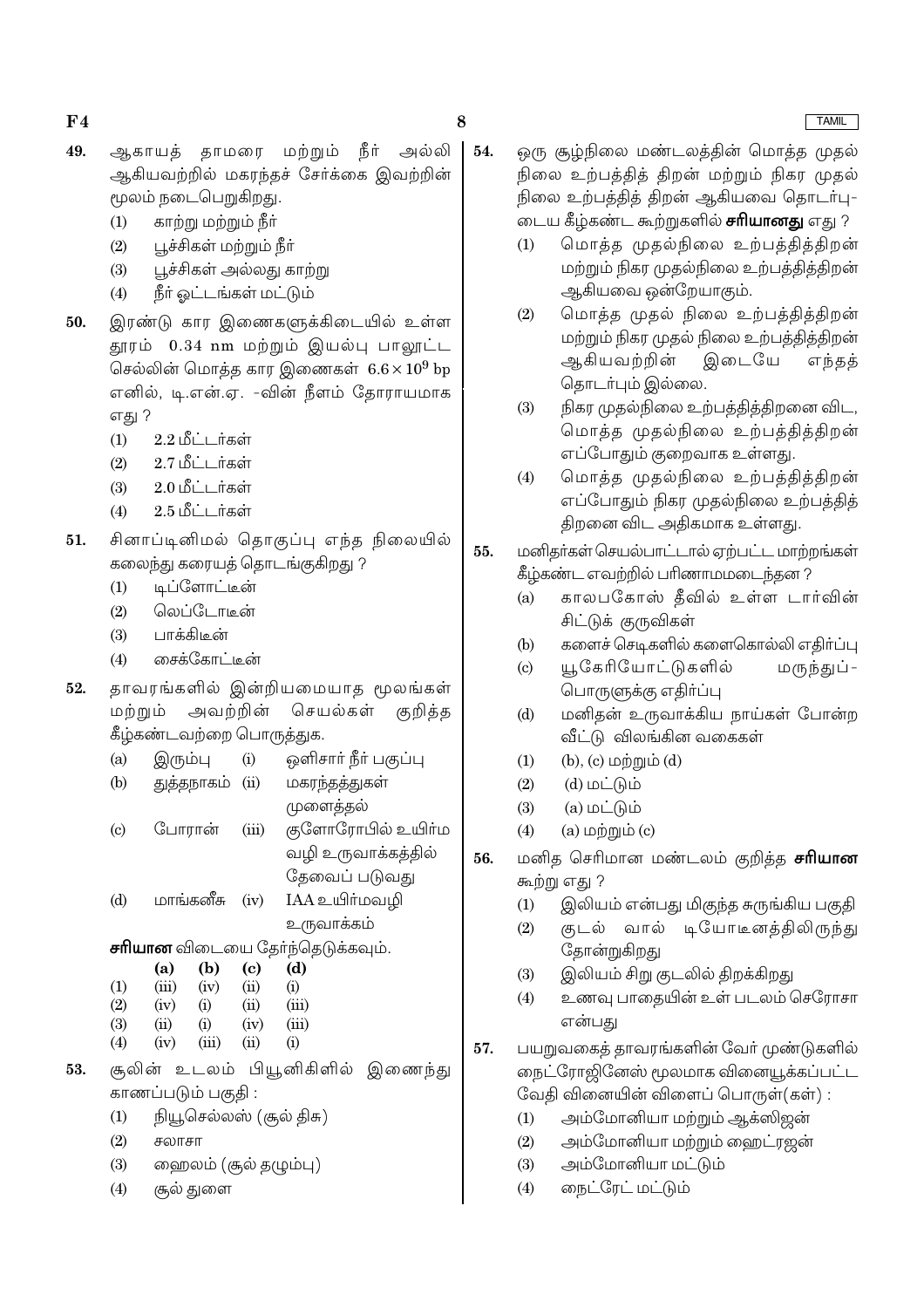- $\boldsymbol{9}$
- ஒரு தாவரப் பகுதியின் குறுக்கு வெட்டுத் 58. .<br>தோற்றத்தில் கீழ்கண்ட உள்ளமைப்பு பண்புகள் காண்ப்படுகின்றன :
	- கற்றை உறையால் சூழப்பட்ட அதிக  $(a)$ எண்ணிக்கையிலான வாஸ்குலார் கற்றைகள் சிதறிக் காணப்படும்.
	- பெரிய அளவிலான, தெறிவான பாரன்  $(b)$ கைமாவாலான தளக் திசு.
	- வாஸ்குலார் கற்றைகள் ஒருங்கமைந்தவை  $\left( \text{c} \right)$ மற்றும் மூடியவை.
	- புளோயம் பாரன்கைமா காண்ப்பட- $(d)$ வில்லை.

தாவரத்தின் வகையினையும் அதன் பகுதியை-யும் கண்டறிக.

- இருவித்திலைத்தாவரத் தண்டு  $(1)$
- $(2)$ இருவித்திலைத்தாவர வேர்
- $(3)$ ஒருவித்திலைத்தாவரத் தண்டு
- $(4)$ ஒருவித்திலைத்தாவர வேர்
- 59. உடற்குழியற்ற மற்றும் இருபக்க சமச்சீர் கொண்ட விலங்குகளின் தொகுதி எது ?
	- அஸ்கெல்மிந்தஸ்  $(1)$
	- அன்னலிடா  $(2)$
	- டீனோஃபோரா  $(3)$
	- தட்டை புழுக்கள்  $(4)$
- உணவு பாதையிலுள்ள கோப்பை வடிவ 60. செல்கள் எவற்றிலிருந்து மாறியிருக்கிறது ?
	- காண்ட்ரோ சைட்டு  $(1)$
	- $(2)$ கூட்டு எபிதீலிய செல்கள்
	- கட்டை வடிவ எபிதீலிய செல்கள்  $(3)$
	- தூண்வடிவ எபிதீலிய செல்கள்  $(4)$
- 61. கீழ்கண்டவற்றுள் ஓர் இனத் தொகையுடன் தொடர்பில்லாதது எது ?
	- இறப்பு வீதம்  $(1)$
	- சிற்றினங்களின் உறவு முறை  $(2)$
	- பால் விகிகம்  $(3)$
	- $(4)$ பிறப்பு வீதம்
- பரிணாமம் குறித்த கருவியல் சான்றினை 62. தவறென நிரூபித்தவர்:
	- சார்லஸ் டார்வின்  $(1)$
	- வொரின்  $(2)$
	- $(3)$ கார்ல் எர்ன்ஸ்ட் வான் பேர்
	- ஆல்பிரட் வாலஸ்  $(4)$
- 63. விலங்குகளில் அகிக அளவு காணப்படும் புரதம் எது ?
	- $(1)$ லெக்டின்
	- $(2)$ இன்சுலின்
	- $(3)$ ஹீமோகுளோபின்
	- $(4)$ கொல்லாஜன்
- கொடுக்கப்பட்டுள்ள தொகுதிகளை பொருத்தி 64. **சரியான** விடையை தேர்ந்தெடு.

|     |                     | தொகுதி - I   |                         |          | தொகுதி - II                                        |
|-----|---------------------|--------------|-------------------------|----------|----------------------------------------------------|
| (a) | ஈசினோ–<br>ஂஂபில்கள் |              |                         | (i)      | தடைகாப்பு<br>துலங்கல்                              |
| (b) |                     | பேசோஃபில்கள் |                         | (ii)     | செல்<br>விழுங்குதல்                                |
| (c) | ஂபில்கள்            | நியூட்ரோ–    |                         | (iii)    | ஹிஸ்டமினேஸ்<br>அழிக்கும்<br>நொதிகளை<br>விடுவித்தல் |
| (d) | லிம்போ–             | சைட்டுகள்    |                         | (iv)     | ஹிஸ்டமின்<br>கொண்ட<br>துகள்களை<br>விடுவித்தல்      |
|     | (a)                 | (b)          | (c)                     | (d)      |                                                    |
| (1) | (i)                 | (ii)         | (iv)                    | (iii)    |                                                    |
| (2) | (ii)                | (i)          | (iii)                   | (iv)     |                                                    |
| (3) | (iii)               | (iv)         | (ii)                    | $\rm(i)$ |                                                    |
| (1) | $(\tau_{\tau})$     | (1)          | $\left( \ldots \right)$ | $\left($ |                                                    |

- கிராஃபியன் ஃபாலிக்கிளிலிருந்து அண்ட செல் 65. வெளியாதலுக்கு ஹார்மோனின் எந்த நிலை உதவுகிறது ?
	- LH இன் குறை அடர்வு  $(1)$
	- $(2)$ FSH – இன் குறை அடர்வு
	- ஈஸ்டிரஜனின் உயர் அடர்வு  $(3)$
	- புரோஜெஸ்டிரானின் உயர் அடர்வு  $(4)$
- 66. கடத்தியில் இணைக்கப்பட்ட DNA -வின் படி எண்ணிக்கையை கட்டுப்படுக்கும் தொடர்கள் இவ்வாறு அழைக்கப்படுகின்றன:
	- $(1)$ பாலின்ட்ரோம் தொடர்
	- $(2)$ உணர்தல் தளம்
	- $(3)$ தெரிவுசெய்யக்கூடிய குறியீடு
	- $(4)$ Ori தளம்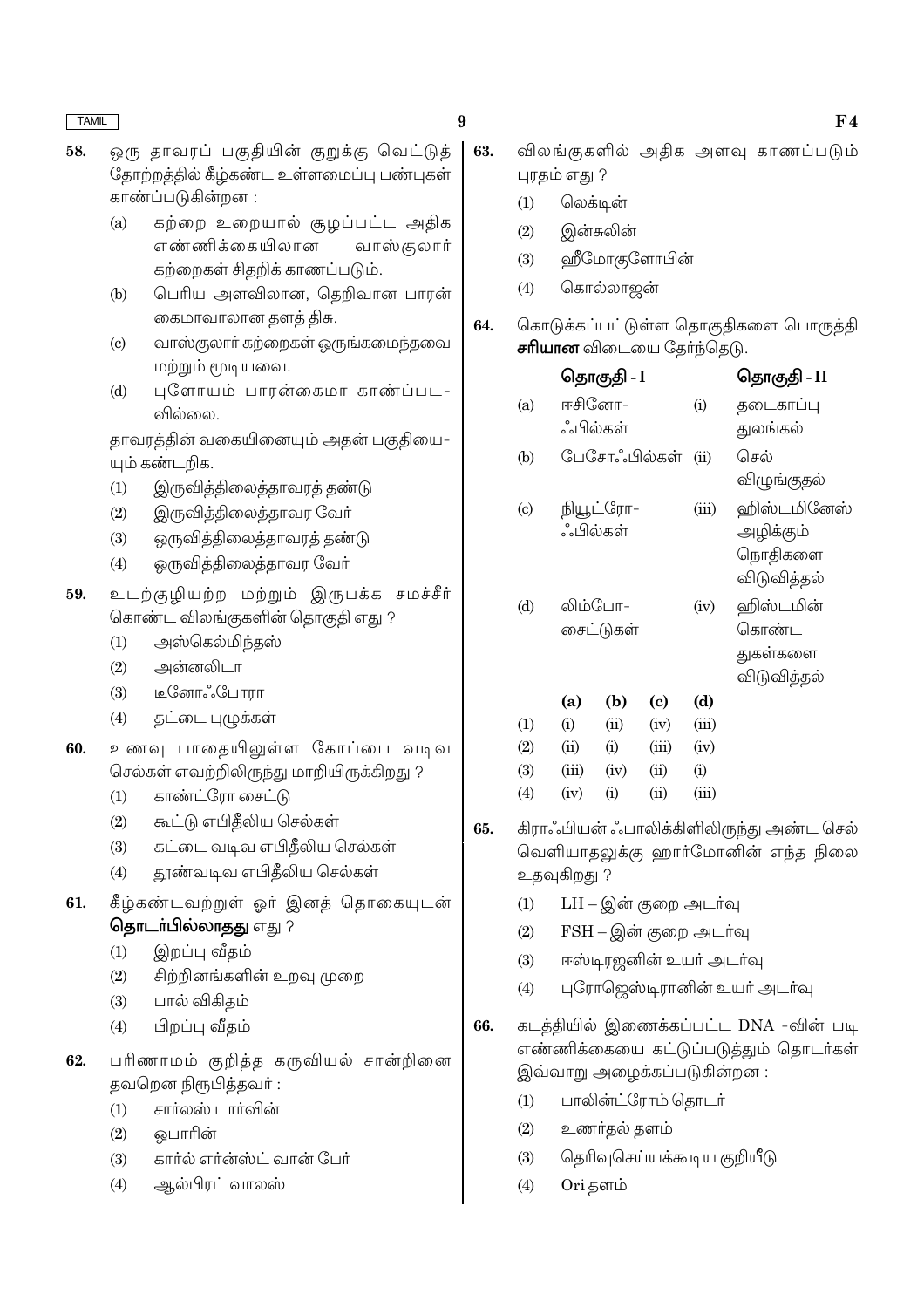- 67. காவரக்கின் ஒன்றின் உள் பாகங்கள். மற்றொன்று என இரு தலைமுறைகளைக் கொண்டுள்ளகு:
	- மகரந்தப்பையின் உள்ளே மகரந்தத்  $(a)$ துகள்கள்
	- இரண்டு ஆண் கேமீட்டுகள் உடைய  $(b)$ முளைத்த மகரந்தத் துகள்கள்
	- கனியின் உள்ளே விதை  $\left( \text{c} \right)$
	- சூலின் உள்ளே சூலிப்பை  $(d)$
	- $(c)$  மற்றும்  $(d)$  $(1)$
	- $(a)$  மற்றும் $(d)$  $(2)$
	- $(a)$  மட்டும்  $(3)$
	- $(4)$  $(a)$ ,  $(b)$  மற்றும்  $(c)$
- 68. கொடுக்கப்பட்ட தொகுதிகளை பொருத்தி **சரியான** விடையை தேர்ந்தெடு.

|                   |       | தொகுதி – I                       |                               |       | தொகுதி – II                                 |
|-------------------|-------|----------------------------------|-------------------------------|-------|---------------------------------------------|
| (a)               |       | கிளாஸ்டிரீடியம்<br>பூட்டிலிக்கம் |                               | (i)   | சைக்ளோஸ்<br>போரின் –A                       |
| (b)               |       | பாலிஸ்போரம்                      | டிரைக்கோடெர்மா (ii)           |       | பியூட்ரிக்<br>அமிலம்                        |
| $\left( c\right)$ |       | மோனாஸ்கஸ்<br>பர்பூரியஸ்          |                               | (iii) | சிட்ரிக் அமிலம்                             |
| (d)               | நைகர் |                                  | <i>ஆஸ்பர்ஜில்லஸ்</i> (iv)     |       | இரத்த<br>கொலஸ்டிரால்<br>குறைக்கும்<br>காரணி |
|                   | (a)   | (b)                              | $\left( \mathrm{e}\right)$    | (d)   |                                             |
| (1)               | (i)   | (ii)                             | (iv)                          | (iii) |                                             |
| (2)               | (iv)  | (iii)                            | (ii)                          | (i)   |                                             |
| (3)               | (iii) | (iv)                             | (ii)                          | (i)   |                                             |
| (4)               | (ii)  | (i)                              | (iv)                          | (iii) |                                             |
|                   |       |                                  |                               |       | அடி தண்டிலிருந்து தோன்றும் வேர்கள் :        |
| (1)               |       | தூண் வேர்கள்                     |                               |       |                                             |
|                   |       |                                  | $\cdot$ $\sim$ $\sim$ $\cdot$ |       |                                             |

- $(2)$ பக்கவாட்டு வேர்கள்
- சல்லி வேர்கள்  $(3)$

69.

 $(4)$ முதல் நிலை வேர்கள் 70. ABO இரத்த வகையை கட்டுப்படுத்தும் 'I' ஜீன் குறித்த **தவறான** கூற்று எது ?

- $T^{A}$ ் மற்றும்  $T^{B}$  இரண்டும் இருந்தால், ஒரே  $(1)$ வகையான சர்கரையை வெளிபடுத் துகிறது.
- <u>'i' அலீல் எந்த சர்கரையையும் உருவாக்</u>  $(2)$ குவதில்லை.
- ஜீன் 'I' மூன்று அலீல்கள் கொண்டுள்ளது.  $(3)$
- ஒரு நபரிடத்தில் மூன்றில் இரண்டு  $(4)$ அலீல்கள் மட்டும் காணப்படும்.

### 71. நீா்த்த சிறுநீா் உருவாதலை தடுக்கும் காரணி எது ?

- ஏட்ரியல் நாட்ரியூரட்டிக் காரணி இரத்த  $(1)$ நாள சுருக்கியாக செயல்படுகிறது
- $(2)$ JG செல்கள் ரெனின் சுரத்தலை குறைக் கிறது
- குறைவான ADH சுரக்கப்படுவதால் அதிக  $(3)$ நீர் மீள உறிஞ்சப்படல்
- ஆல்டோஸ்டிரோன் விளைவால் சிறு நீர்  $(4)$ குழல்களில் Na<sup>+</sup> மற்றும் நீர் மீள உறிஞ்சப்படுதல்
- 72. எதனைக் கட்டுப்படுத்த 1987-ல் மான்ட்ரியல் பிரகடனம் கையொப்பமிடப்பட்டது ?
	- பசுமை இல்ல வாயுக்களின் வெளியீடு  $(1)$
	- மின்னணு கமிவுகளை அகற்றுதல்  $(2)$
	- மரபு மாற்றப்பட்ட உயிரினங்களை ஒரு  $(3)$ நாட்டிலிருந்து வேறொரு நாட்டிற்கு கொண்டு செல்லுதல்
	- $(4)$ ஓசோனை அழிக்கும் பொருட்களின் வெளியீடு
- 73. இரண்டாம் நிலை அண்ட செல்லில் குன்றல் பகுப்பு எந்த நிலையில் நிறைவடைகிறது ?
	- கரு உருவான பிறகு  $(1)$
	- விந்தணு மற்றும் அண்ட செல் இணையும்  $(2)$ நேரத்தில்
	- அண்ட வெளியாதலுக்கு முன்  $(3)$
	- புணர்ச்சி நடை பெறும் நேரத்தில்  $(4)$
- 74. ஹிசார்டேல் என்ற புதிய வகை செம்மறி ஆடு பிக்கானரி ஈவுகள் மற்றும் மரினோ ராம்களை எவ்வகை கலப்பு மேற்கொண்டு உருவாக்கப் பட்டது ?
	- குறுக்கு கலப்பு  $(1)$
	- உள் கலப்பு  $(2)$
	- $(3)$ வெளி கலப்பு
	- $(4)$ திடீர் மாற்ற கலப்பு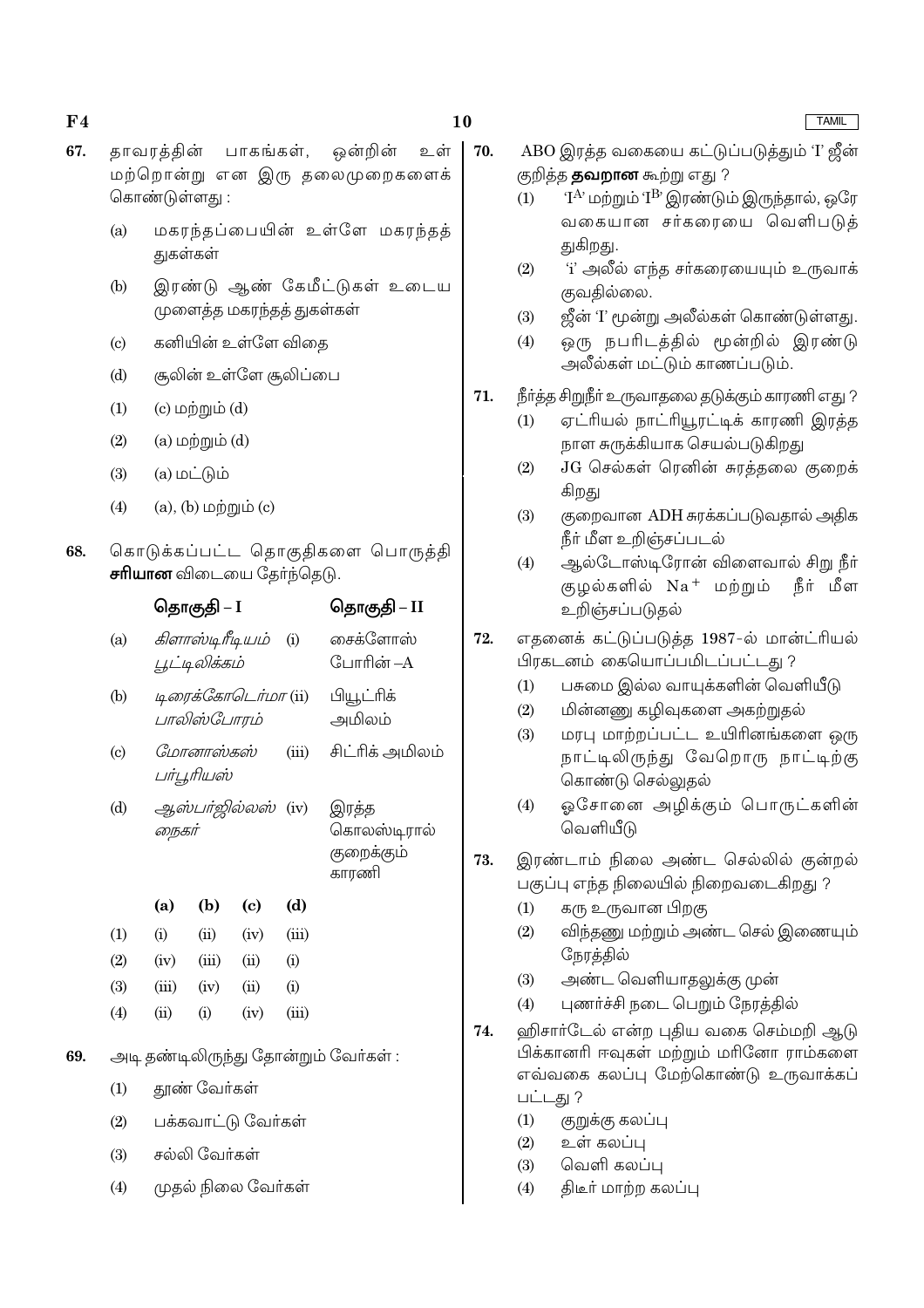11

78.

- கரப்பான் பூச்சியின் கலையை நீக்கினால், அது 75. சிறிது காலம் வாழும். எதனால் ?
	- $(1)$ தலையில் நரம்பு மண்டலத்தின் ஒரு சிறு பகுதி மட்டுமுள்ளது. மீதமுள்ளவை உடலின் வயிற்றுப் பகுதியில் உள்ளது
	- $(2)$ தலையில் 1/3 நரம்பு மண்டலம் உள்ளது. மீதமுள்ளவை உடலின் முதுகு புறத்தில் உள்ளது
	- கரப்பான் பூச்சியின் உணவு பாதை மேல்  $(3)$ நரம்பணுத்திறள் வயிற்றின் கீழ் பகுதியில் அமைந்துள்ளது
	- கரப்பான் பூச்சியில் நரம்பு மண்டலம்  $(4)$ காணப்படாகு
- 76. சரியற்ற கூற்றை கண்டறிக.
	- $(1)$ சாற்றுக் கட்டையானது இரண்டாம் நிலை சைலத்தின் உட்பகுதி மற்றும் அது வெளிர் நிறத்தில் காணப்படும்.
	- வைரக் கட்டையானது டானின்கள்,  $(2)$ ரெசின்கள், எண்ணெய்கள் மற்றும் பல படிவதால் அடர்ந்த நிறத்தில் உள்ளது.
	- வைரக் கட்டை நீரைக் கடத்துவதில்லை  $(3)$ ஆனால் உறுதித் தன்மையை அளிக்கிறது.
	- சாற்றுக் கட்டை நீா் மற்றும் தனிமங்களை  $(4)$ வேரிலிருந்து இலைக்கு கடத்துவதில் பங்கேற்கிறது.
- 77. முழுவதும் பால் வினை நோய்கள் அடங்கியது எது ?
	- எய்ட்ஸ், மலேரியா, ஃபைலேரியா  $(1)$
	- $(2)$ புற்றுநோய், எய்ட்ஸ், சிஃபிலிஸ்
	- கொனோரியா, சிஃபிலிஸ், ஜெனிட்டல்  $(3)$ ஹெர்பிஸ்
	- $(4)$ கொனோரியா, மலேரியா, ஜெனிட்டல் ஹெர்பிஸ்
- நோய் தடைக்காப்பு குறித்த **தவறான** கூற்று எது ?
	- $(1)$ ஆற்றல் மிகு நோய் தடைகாப்பு உடனடி-யாகவும் முழு துலங்கலை கொடுக்கும்.
	- $(2)$ வளர் கரு தாயிடமிருந்து ஆன்டிபாடி-களை பெற்றுக் கொள்ளும். இது மந்தமான நோய்தடைக்காப்புக்கு எடுத்துக் காட்டு.
	- $(3)$ உயிர் அல்லது செயலிழந்த ஆன்டி-ஜென்கள் ஓம்புயிரியில் செலுத்தப் பட்டால் அவை ஆன்டிபாடிகளை உருவாக்கும். இது ஆற்றல் மிகு நோய் தடைகாப்பாகும்.
	- $(4)$ ஆன்டிபாடிகளை நேரடியாக செலுத்துதல் மந்தமான நோய் தடைகாப்பாகும்.
- 79. கொடுக்கப்பட்ட தொகுதிகளை பொருத்தி **சரியான** விடையை தேர்ந்தெடு.

|                           |        | தொகுதி – I                         |                             |                                        | தொகுதி – II                      |
|---------------------------|--------|------------------------------------|-----------------------------|----------------------------------------|----------------------------------|
| (a)                       |        | Bt பருத்தி                         |                             | (i)                                    | ஜீன் சிகிச்சை                    |
| (b)                       |        | அடினேசைன்<br>டிஅமினேஸ்<br>குறைபாடு |                             | (ii)                                   | செல் வகை<br>தற்காப்பு            |
| $\left( \text{c} \right)$ |        | ஆர்.என்.ஏ.<br>இடையீடு              |                             | (iii)                                  | ஹெச் ஐ வி<br>தொற்றை<br>கண்டறிதல் |
| (d)                       |        | பி.சி.ஆர்.                         |                             | (iv)                                   | பேசில்லஸ்<br>துரின் ஜியன்சிஸ்    |
|                           | (a)    | (b)                                | $\left( \mathrm{c} \right)$ | (d)                                    |                                  |
| (1)                       | (ii)   | (iii)                              | (iv)                        | (i)                                    |                                  |
| $\Omega$                  | $\sim$ | $\sqrt{2}$                         | $\sqrt{2}$                  | $\left(\frac{1}{2},\frac{1}{2}\right)$ |                                  |

| (2) | (i)   | (ii)           | (iii) | (iv)  |
|-----|-------|----------------|-------|-------|
| (3) | (iv)  | (i)            | (i)   | (iii) |
| (4) | (iii) | $\overline{u}$ | (i)   | (iv)  |

#### 80. கீழ்கண்ட கூற்றுகளில் எது **சரியானது** ?

- அடினைன் மூன்று H-பிணைப்புகளின்  $(1)$ மூலம் கைமைன் உடன் இணைந்துள்ளது.
- $(2)$ அடினைன் தைமைனுடன் இணை-வதில்லை.
- அடினைன் இரு H-பிணைப்புகள் மூலம்  $(3)$ தைமைன் உடன் இணைந்துள்ளது.
- அடினைன் ஒரு H-பிணைப்பின் மூலம்  $(4)$ தைமைன் உடன் இணைந்துள்ளது.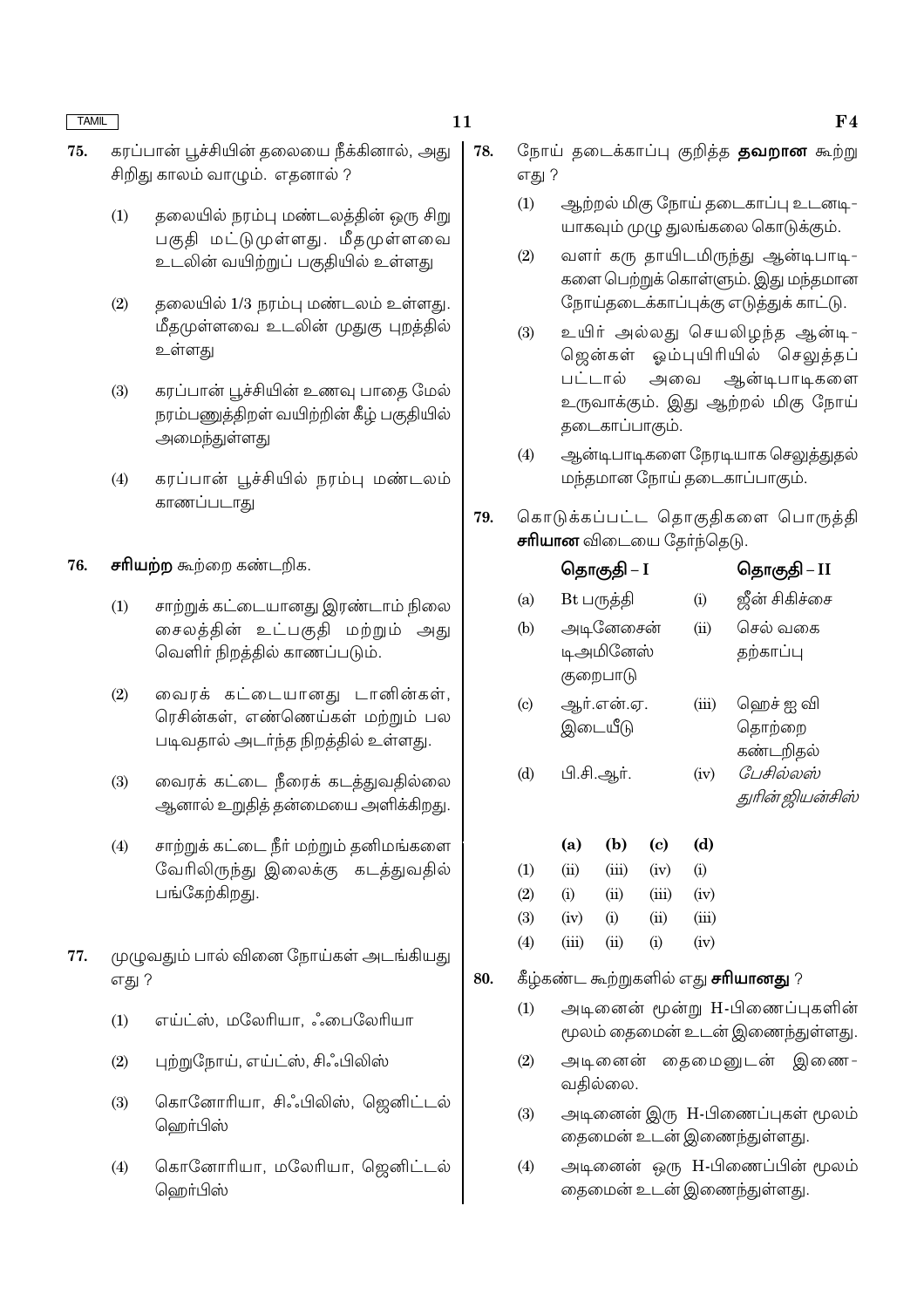| (1)               | 50 மில்லியன்                                                                                                                                                                                   |       |                                     |     |                   |             | காரணமான நிகழ்வு எது ?                      |                            |               |                                                                                                                                                                       |
|-------------------|------------------------------------------------------------------------------------------------------------------------------------------------------------------------------------------------|-------|-------------------------------------|-----|-------------------|-------------|--------------------------------------------|----------------------------|---------------|-----------------------------------------------------------------------------------------------------------------------------------------------------------------------|
| (2)               | 7 மில்லியன்                                                                                                                                                                                    |       |                                     |     | (1)               |             | உள்ளீர்த்தல்                               |                            |               |                                                                                                                                                                       |
| (3)               | 1.5 மில்லியன்                                                                                                                                                                                  |       |                                     |     | (2)               |             | பிளாஸ்மா சிதைவு                            |                            |               |                                                                                                                                                                       |
| (4)               | 20 மில்லியன்                                                                                                                                                                                   |       |                                     |     | (3)               |             | நீராவிப்போக்கு                             |                            |               |                                                                                                                                                                       |
|                   |                                                                                                                                                                                                |       |                                     |     | (4)               |             | வேர் அழுத்தம்                              |                            |               |                                                                                                                                                                       |
| (1)<br>(2)<br>(3) | நிகோடின், ஸ்ட்ரிக்னைன், மற்றும் கேஃபைன்<br>போன்ற இரண்டாம் நிலை வளர்சிதைப்<br>பொருட்கள் தாவரங்களால் இதற்காக உற்பத்தி<br>செய்யப் படுகின்றன :<br>பாதுகாப்புச் செயல்<br>ஊட்டச் சத்துக் குறிய திறன் |       | இனப்பெருக்கத்தின் மீதுள்ள செயற்பாடு | 87. | (1)<br>(2)<br>(3) | கழிவுநீா்   | நிகழ்த்தப்படுகிறது ?<br>முதல் நிலை சிலட்ஜ் |                            |               | கீழ்கண்ட எது காற்றற்ற சிலட்ஜ் டை<br>சேர்க்கப்பட்டு தொடர்ந்து கழிவுநீ <mark>ர்</mark> சு <sub>?</sub><br>முதல் நிலை சுத்திகரிப்புக்குப்பி<br>செயல்படுத்தப்பட்ட சிலட்ஜ் |
| (4)               | வளர்ச்சி பிரதிபலிப்பு                                                                                                                                                                          |       |                                     |     | (4)               |             | மிதக்கும் டெப்ரிஸ்கள்                      |                            |               |                                                                                                                                                                       |
| (1)               | கீழ்கண்ட இணைகளில் ஒருசெல் அல்காக்களின்<br>இணை எது ?<br><i>அனபீனா</i> மற்றும <i>வால்வாக்ஸ்</i>                                                                                                  |       |                                     | 88. |                   |             | <b>சரியான</b> விடையை தேர்ந்தெடு.           |                            |               | கொடுக்கப்பட்ட தொகுதிகளை 6                                                                                                                                             |
| (2)<br>(3)<br>(4) | <i>குளோரெல்லா</i> மற்றும் <i>ஸ்பைரூலினா</i><br>லாமினேரியா மற்றும் சர்காசம்<br>ஜெலிடியம் மற்றும் கிராசிலேரியா                                                                                   |       |                                     |     | (a)               |             | தொகுதி - I<br>மிதக்கும் விலா<br>எலும்புகள் |                            | (i)           | தொகு<br>இரண்(<br>ஏழாவ<br>எலும்ப                                                                                                                                       |
|                   | என்டிரோகைனேஸ் என்ற நொதி<br>மாற்றத்திற்கு உதவுகிறது ?                                                                                                                                           |       | எதன்                                |     | (b)               |             | ஆக்ரோமியான்                                |                            | (ii)          | டையி<br>அமை<br>ஹியூம                                                                                                                                                  |
| (1)               | கெசினோஜன் → கெசீன்                                                                                                                                                                             |       |                                     |     |                   |             |                                            |                            |               | தலை L                                                                                                                                                                 |
| (2)               | பெப்சினோஜன் → பெப்சின்                                                                                                                                                                         |       |                                     |     | (c)               |             | ஸ்கேப்புலா                                 |                            | (iii)         | கிளாவி                                                                                                                                                                |
| (3)               | புரதம் → பாலிப்பெப்டைடு                                                                                                                                                                        |       |                                     |     | (d)               |             | கிளீனாய்டு குழி                            |                            | (iv)          | ஸ்டெர்                                                                                                                                                                |
| (4)               | டிரிப்சினேஜன் → டிரிப்சின்<br>கொடுக்கப்பட்ட தொகுதிகளை பொருத்தி                                                                                                                                 |       |                                     |     |                   |             |                                            |                            |               | தோடு<br>இணை                                                                                                                                                           |
|                   | <b>சரியான</b> விடையை தேர்ந்தெடு.                                                                                                                                                               |       |                                     |     |                   | (a)         | (b)                                        | $\left( \mathrm{e}\right)$ | (d)           |                                                                                                                                                                       |
|                   |                                                                                                                                                                                                |       |                                     |     | (1)               | (iii)       | (ii)                                       | (iv)                       | (i)           |                                                                                                                                                                       |
| (a)               | 6 - 15 இணைகள் (i)                                                                                                                                                                              |       | டிரைகான்                            |     | (2)               | (iv)        | (iii)                                      | (i)                        | (ii)          |                                                                                                                                                                       |
|                   | செவுள்                                                                                                                                                                                         |       |                                     |     | (3)<br>(4)        | (ii)<br>(i) | (iv)<br>(iii)                              | (i)<br>(ii)                | (iii)<br>(iv) |                                                                                                                                                                       |
|                   | பிளவுகள்                                                                                                                                                                                       |       |                                     | 89. |                   |             | சரியான கூற்றை தேர்ந்தெடு.                  |                            |               |                                                                                                                                                                       |
| (b)               | ஹெட்டிரோ–<br>செர்கஸ் வால்                                                                                                                                                                      | (ii)  | வட்ட வாய்கள்                        |     | (1)               |             |                                            |                            |               | இன்சுலின் கணைய செல்கள்<br>அடிப்போசைட்டுகளுடன்                                                                                                                         |
|                   | துடுப்பு                                                                                                                                                                                       |       |                                     |     |                   |             | படுகிறது.                                  |                            |               |                                                                                                                                                                       |
| (c)               | காற்று பை                                                                                                                                                                                      | (iii) | கான்டிரிக்தீஸ்                      |     | (2)               |             |                                            |                            |               | இன்சுலின் உயர் கிளைசீமிய                                                                                                                                              |
| (d)               | நச்சு கொடுக்கு                                                                                                                                                                                 | (iv)  | ஆஸ்டீக்தீஸ்                         |     |                   |             | தொடர்புடையது.                              |                            |               |                                                                                                                                                                       |

- குளுக்கோகார்டிகாய்டுகள் குளுக்கோ  $(3)$ நியோ ஜெனிசிஸ்ஸை தூண்டுகிறது.
- குளுக்ககான் ஹைப்போ கிளைசீமியா  $(4)$ வோடு தொடர்புடையது.

12

86.

# $\bf{F4}$

- ராபர்ட் மே -இன் கருத்தின்படி புவியின் | 81. .<br>சிற்றினப் பன்மயம் சுமாா் :
	-
- 82.
- 83.
- 84.
- 85.
	- $(b)$  $\left( \mathrm{c}\right)$  $(d)$  $(a)$  $(1)$  $(iii)$  $(iv)$  $(ii)$  $(i)$  $(2)$  $(i)$  $(iv)$  $(iii)$  $(ii)$

 $(iv)$ 

 $(i)$ 

 $(iii)$ 

 $(iv)$ 

 $(i)$ 

 $(ii)$ 

 $(3)$ 

 $(4)$ 

 $(ii)$ 

 $(iii)$ 

**TAMIL** 

- புற்களின் இலை நுனியில் நீர் திரவ நிலையில் இரவிலும் அதிகாலையிலும் வடிவதற்கு .<br>ஜஸ்டரில்
	- த்திகரிப்பு ின் உள்ள
		-

# பொருத்தி

|                            |       | தொகுதி - I      |                                 |       | தொகுதி - II                    |
|----------------------------|-------|-----------------|---------------------------------|-------|--------------------------------|
| (a)                        |       | மிதக்கும் விலா  |                                 | (i)   | இரண்டு மற்றும்                 |
|                            |       | எலும்புகள்      |                                 |       | ஏழாவது விலா                    |
|                            |       |                 |                                 |       | எலும்புகளி-                    |
|                            |       |                 |                                 |       | டையில்                         |
|                            |       |                 |                                 |       | அமைந்துள்ளது                   |
| (b)                        |       | ஆக்ரோமியான்     |                                 | (ii)  | ஹியூமரஸின்                     |
|                            |       |                 |                                 |       | தலை பகுதி                      |
| $\left( \mathrm{c}\right)$ |       | ஸ்கேப்புலா      |                                 | (iii) | கிளாவிக்கிள்                   |
| (d)                        |       | கிளீனாய்டு குழி |                                 | (iv)  | ஸ்டெர்னத்-                     |
|                            |       |                 |                                 |       | தோடு                           |
|                            |       |                 |                                 |       | இணைந்திராது                    |
|                            | (a)   | (b)             | (c)                             | (d)   |                                |
| (1)                        | (iii) | (ii)            | (iv)                            | (i)   |                                |
| (2)                        | (iv)  | (iii)           | (i)                             | (ii)  |                                |
| (3)                        | (ii)  | (iv)            | (i)                             | (iii) |                                |
| (4)                        | (i)   | (iii)           | (ii)                            | (iv)  |                                |
|                            |       |                 | <b>சாியான</b> கூற்றை தோ்ந்தெடு. |       |                                |
| (1)                        |       |                 |                                 |       | இன்சுலின் கணைய செல்கள் மற்றும் |
|                            |       |                 | அடிப்போசைட்டுகளுடன்             |       | செயல்                          |
|                            |       | படுகிறது.       |                                 |       |                                |
| (2)                        |       |                 |                                 |       | இன்சுலின் உயர் கிளைசீமியாவோடு  |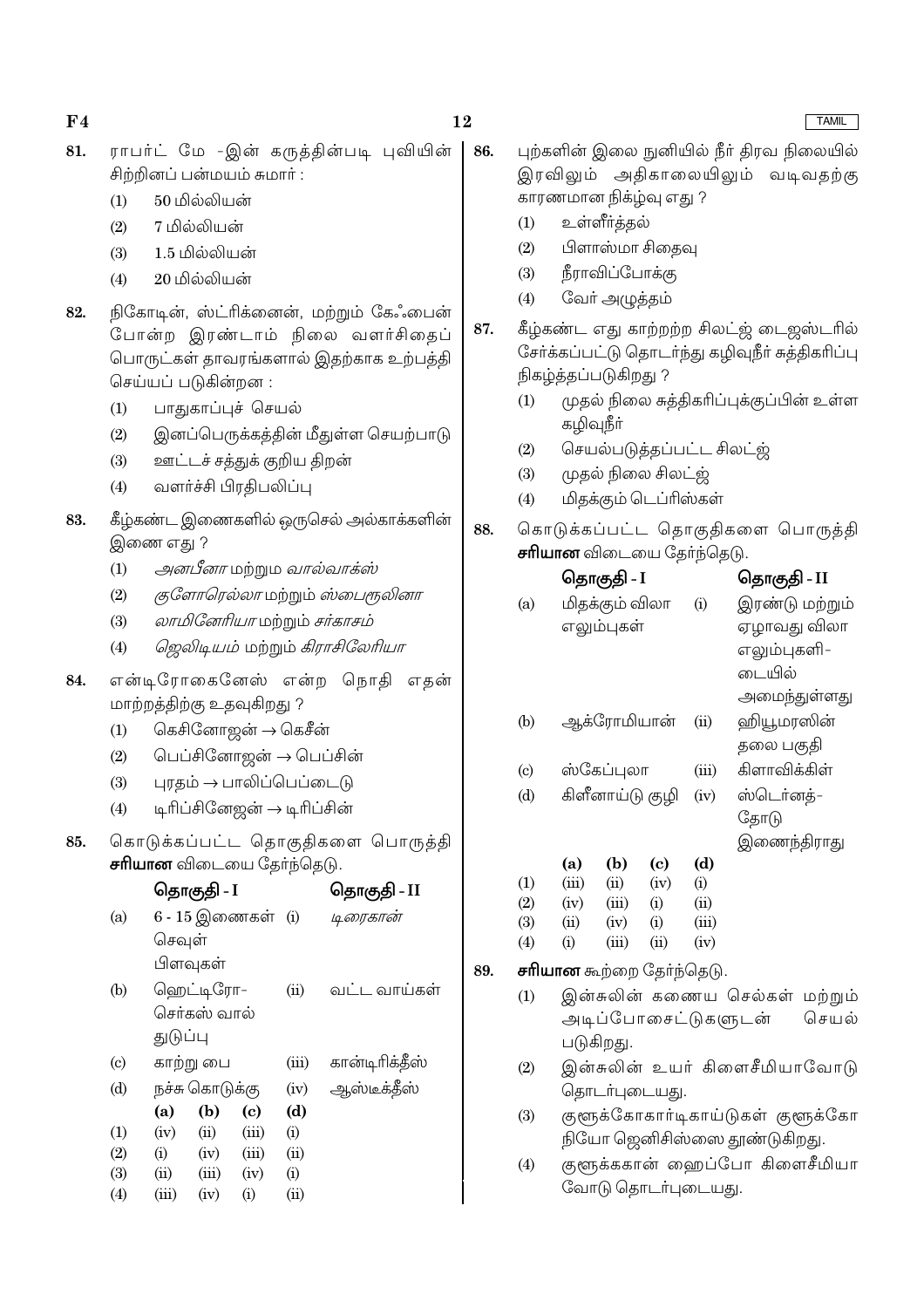### 13

94.

95.

96.

- சிறுநீரில் கீழ்கண்ட பொருள் 90. எந்த காணப்பட்டால், டயாபிட்டிஸ் மெல்லிட்டஸிற்கு அறிகுறியாகும் ?
	- $(1)$ கீட்டோனூரியா மற்றும் கிளைகோசூரியா
	- சிறுநீா் கற்கள் மற்றும் உயா் கிளைகோ- $(2)$ சூரியா
	- யுரேமியா மற்றும் கீட்டோனூரியா  $(3)$
	- யுரேமியா மற்றும் சிறுநீா் கற்கள்  $(4)$
- 91. கீழ்கண்டவற்றுள் விராய்டுகள் குறித்த சரியானது எது ?
	- அவை புரத உறையுடன் DNA கொண்டுள்  $(1)$ ளவை
	- $(2)$ அவை புரத உறையற்று தனித்த DNA கொண்டுள்ளவை
	- அவை புரத உறையுடன் RNA கொண்டுள்  $(3)$ ளவை
	- அவை புரத உறையற்று தனித்த RNA  $(4)$ கொண்டுள்ளவை
- 92. ஒ(ந எதிரிடைப் பண்புக் கூறு தவிர்த்து ஏனையவை ஒத்த எத்தனை ஜோடிப் பண்பு-களை மெண்டல் தனித்த தூயவழி பட்டாணித் தாவர வகைகளில் தேர்ந்தெடுத்தார் ?
	- $(1)$ 14
	- $(2)$  $\overline{8}$
	- $(3)$  $\overline{4}$
	- $(4)$  $\overline{2}$
- 93. கீழ்கண்டவற்றுள் பூமியின் எப்பகுதிகளில் அதிக அளவில் சிற்றினப் பன்மயம் காணப் படுகிறது ?
	- $(1)$ இமய மலை
	- அமேசான் காடுகள்  $(2)$
	- இந்தியாவின் மேற்குத் தொடர்ச்சி மலை  $(3)$
	- மடகாஸ்கர்  $(4)$

கொடுக்கப்பட்ட தொகுதிகளை பொருத்தி **சரியான** விடையை கேர்ந்தெடு

|                            |       |                            |                                           | ישייש |         |                                           |
|----------------------------|-------|----------------------------|-------------------------------------------|-------|---------|-------------------------------------------|
|                            |       | தொகுதி - I                 |                                           |       |         | தொகுதி - II                               |
| (a)                        |       | பிளாசன்டா                  |                                           | (i)   |         | ஆன்டிரஜன்                                 |
| (b)                        | சோனா  |                            |                                           | (ii)  | மனித    |                                           |
|                            |       | பெல்லுசிடா                 |                                           |       |         | கோரியானிக்                                |
|                            |       |                            |                                           |       |         | கொனடோ-                                    |
|                            |       |                            |                                           |       |         | டுரோபின்                                  |
| $\left( \mathrm{c}\right)$ | பல்போ |                            |                                           | (iii) |         | அண்டத்தின்                                |
|                            |       | யுரேத்திரல்                |                                           |       | அடுக்கு |                                           |
|                            |       | சுரப்பிகள்                 |                                           |       |         |                                           |
| (d)                        |       | லெடிக் செல்கள்             |                                           | (iv)  | பீனிஸை  |                                           |
|                            |       |                            |                                           |       |         | வழவழப்-                                   |
|                            |       |                            |                                           |       |         | பாக்குதல்                                 |
|                            | (a)   | (b)                        | (c)                                       | (d)   |         |                                           |
| (1)                        | (iii) | (ii)                       | (iv)                                      | (i)   |         |                                           |
| (2)                        | (ii)  | (iii)                      | (iv)                                      | (i)   |         |                                           |
| (3)                        | (iv)  | (iii)                      | (i)                                       | (ii)  |         |                                           |
| (4)                        | (i)   | (iv)                       | (ii)                                      | (iii) |         |                                           |
| புல்                       |       |                            |                                           |       |         | சூழ்நிலை மண்டலத்தில் உணவூட்ட              |
|                            |       |                            |                                           |       |         | நிலைகளுடன் <b>சரியான</b> சிற்றின உதாரணங்- |
|                            |       | .<br>களைப் பொருத்தவும்.    |                                           |       |         |                                           |
| (a)                        |       |                            | நான்காம் உணவூட்ட                          |       | (i)     | காகம்                                     |
|                            | நிலை  |                            |                                           |       |         |                                           |
| (b)                        |       |                            | இரண்டாம் உணவூட்ட                          |       | (ii)    | கழுகு                                     |
|                            | நிலை  |                            |                                           |       |         |                                           |
| $\left( \mathrm{c}\right)$ |       |                            | முதலாம் உணவூட்ட                           |       | (iii)   | முயல்                                     |
|                            | நிலை  |                            |                                           |       |         |                                           |
| (d)                        |       |                            | மூன்றாம் உணவூட்ட                          |       | (iv)    | புல்                                      |
|                            | நிலை  |                            |                                           |       |         |                                           |
|                            |       |                            | <b>சாியான</b> விடையைத் தோ்ந்தெடுக்கவும்.  |       |         |                                           |
|                            | (a)   | $\left( \mathbf{b}\right)$ | $(c)$ $(d)$                               |       |         |                                           |
| (1)                        |       |                            | $(iv)$ $(iii)$ $(ii)$ $(i)$               |       |         |                                           |
| (2)                        | (i)   |                            | $(ii)$ $(iii)$ $(iv)$                     |       |         |                                           |
| (3)                        |       |                            | $(ii)$ $(iii)$ $(iv)$ $(i)$               |       |         |                                           |
| (4)                        |       | $(iii)$ $(ii)$ $(i)$       |                                           | (iv)  |         |                                           |
|                            |       |                            |                                           |       |         | பெண்குவின் மற்றும் டால்ஃபினின்,           |
|                            |       |                            | ்.பிளிப்பா்கள்.  இதற்கு எடுத்துக்காட்டு : |       |         |                                           |
| (1)                        |       |                            | தொழிற்சாலை மெலானின் ஆக்கம்                |       |         |                                           |
| (2)                        |       |                            | இயற்கைத் தேர்வு                           |       |         |                                           |
|                            |       |                            |                                           |       |         |                                           |

- தழுவிப்பரவல்  $(3)$
- குவி பரிணாமம்  $(4)$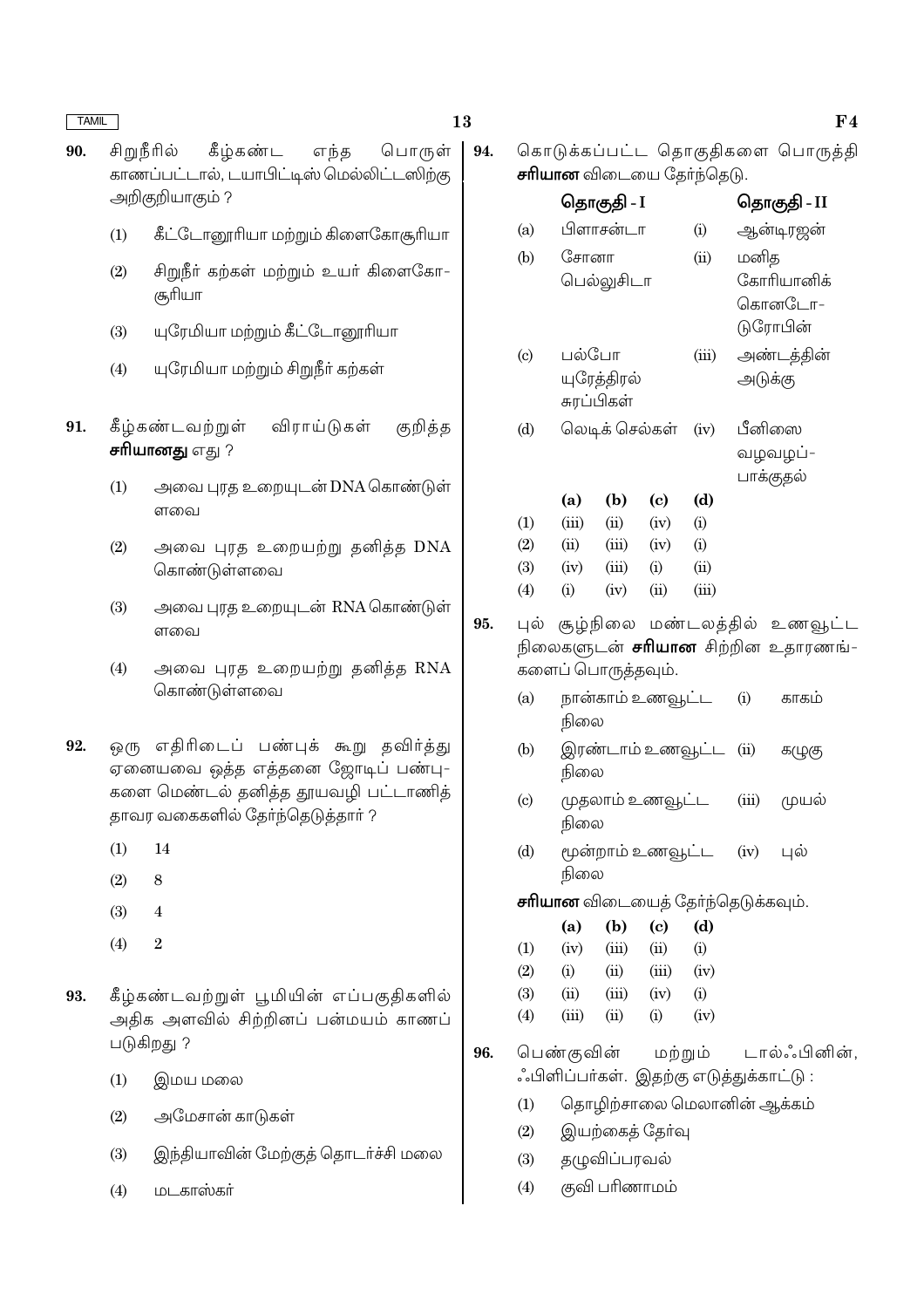### $F<sub>4</sub>$ 97.

- சிட்ரிக் அமில சுமற்சியின் ஒரு சுமலின் போது தளப் பொருள் பாஸ்பாரிகரணம் நடைபெறு-
- $(1)$ இரண்டு

வகன் எண்ணிக்கை :

- $(2)$ மூன்று
- பூஜ்ஜியம்  $(3)$
- $(4)$ ஒன்று
- 98. கீழ்கண்டவற்றுள் **தவறான** கூற்று எது ?
	- செயல்படு இன்சுனில், A மற்றும் B  $(1)$ சங்கிலி ஹைட்ரஜன் பிணைப்புகளால் இணைந்திருக்கும்
	- மரபு பொறியியல் மூலம் *ஈ-கோலையில்*  $(2)$ இன்சுலின் உருவாக்கப்படுகிறது
	- மனிதனில் இன்சுலின் ஒரு முன்-இன்சு- $(3)$ லினாக உருவாக்கப்படுகிறது
	- இன்சுலினில் முன்  $(4)$ ஒ(ந கூடுதல் பெப்டைடு, C- பெப்டைடு உள்ளது

கொடுக்கப்பட்டுள்ள தொகுதிகளை பொருத்தி 99. சரியான விடையை தேர்ந்தெடு.

|                           |       | தொகுதி - I     |      |       | தொகுதி - II                                          |
|---------------------------|-------|----------------|------|-------|------------------------------------------------------|
| (a)                       |       | கார்டை உறுப்பு |      | (i)   | நடு காது<br>பகுதியை<br>தொண்டை–<br>யோடு<br>இணைக்கிறது |
| (b)                       |       | காக்ளியா       |      | (ii)  | லாபிரிந்தின்<br>சுருண்ட பகுதி                        |
| $\left( \text{c} \right)$ | குழல் | யூஸ்டெசியன்    |      | (iii) | நீள்வட்ட<br>பலகணியோடு<br>இணைந்துள்ளது                |
| (d)                       |       | ஸ்டேபிஸ்       |      | (iv)  | பேசில்லார்<br>சவ்வில்<br>அமைந்துள்ளது                |
|                           | (a)   | (b)            | (c)  | (d)   |                                                      |
| (1)                       | (iv)  | (ii)           | (i)  | (iii) |                                                      |
| (2)                       | (i)   | (ii)           | (iv) | (iii) |                                                      |
| (3)                       | (ii)  | (iii)          | (i)  | (iv)  |                                                      |
| (4)                       | (iii) | (i)            | (iv) | (ii)  |                                                      |

- 100. சில பகுப்புறும் செல்கள் செல் சுமுற்சியில் இருந்து விடுபட்டு செயலற்ற வளர்வடக்க நிலைக்கு செல்கின்றன. இதற்கு அமைதி நிலை  $(G_0)$  என அழைக்கப்படுகிறது. இந்நிகழ்வு எதன் முழுவில் நடைபெறும் ?
	- $(1)$ S நிலை
	- $(2)$  $G_2$  நிலை
	- M நிலை  $(3)$
	- $G_1$  நிலை  $(4)$
- அதிகமாக  $101.$  வளர்ச்சி நிலை இருப்பது எப்போது ?
	- முதிா்ந்து உதிா்தல்  $(1)$
	- உறக்க நிலை  $(2)$
	- $(3)$ அடுக்கேற்றப் பருவம்
	- $(4)$ ஒடுக்கப் பருவம்
- 102. ஒரு இயல்பு ECG -யில் QRS கூட்டமைப்பு எதனைகக்குறிக்கின்றது ?
	- வெண்டிரிக்கிளின் மின்முனைப்பியக்க  $(1)$ நீக்கம்
	- வெண்டிரிக்கிளின் மின்முனைப்பியக்க  $(2)$ மீட்சி
	- ஆரிக்கிளின் மின்முனைப்பியக்க மீட்சி  $(3)$
	- ஆரிக்கிளின் மின்முனைப்பியக்க நீக்கம்  $(4)$
- *பேசில்லஸ் தூரின்ஜியன்சிஸ்ஸின்* நச்சு ஜீனை 103. உட்செலுத்தி உருவாக்கப்பட்ட Bt பஞ்சு வகை எதற்கு எதிர்ப்பு ?
	- தாவர நெமட்டோடுகள்  $(1)$
	- $(2)$ பூச்சி கொன்று தின்னிகள்
	- பூச்சி தீங்குயிரிகள்  $(3)$
	- பூஞ்சை நோய்கள்  $(4)$
- 104. எந்த தொழில் நுட்பத்தில் கருவுற இயலாத பெண்களுக்கு மகப்பேறுக்காக கரு மாற்றம் செய்யப்படுகிறது ?
	- ICSI மற்றும் ZIFT  $(1)$
	- $(2)$  $GIFT$  மற்றும்  $ICSI$
	- $(3)$ ZIFT மற்றும் IUT
	- GIFT மற்றும் ZIFT  $(4)$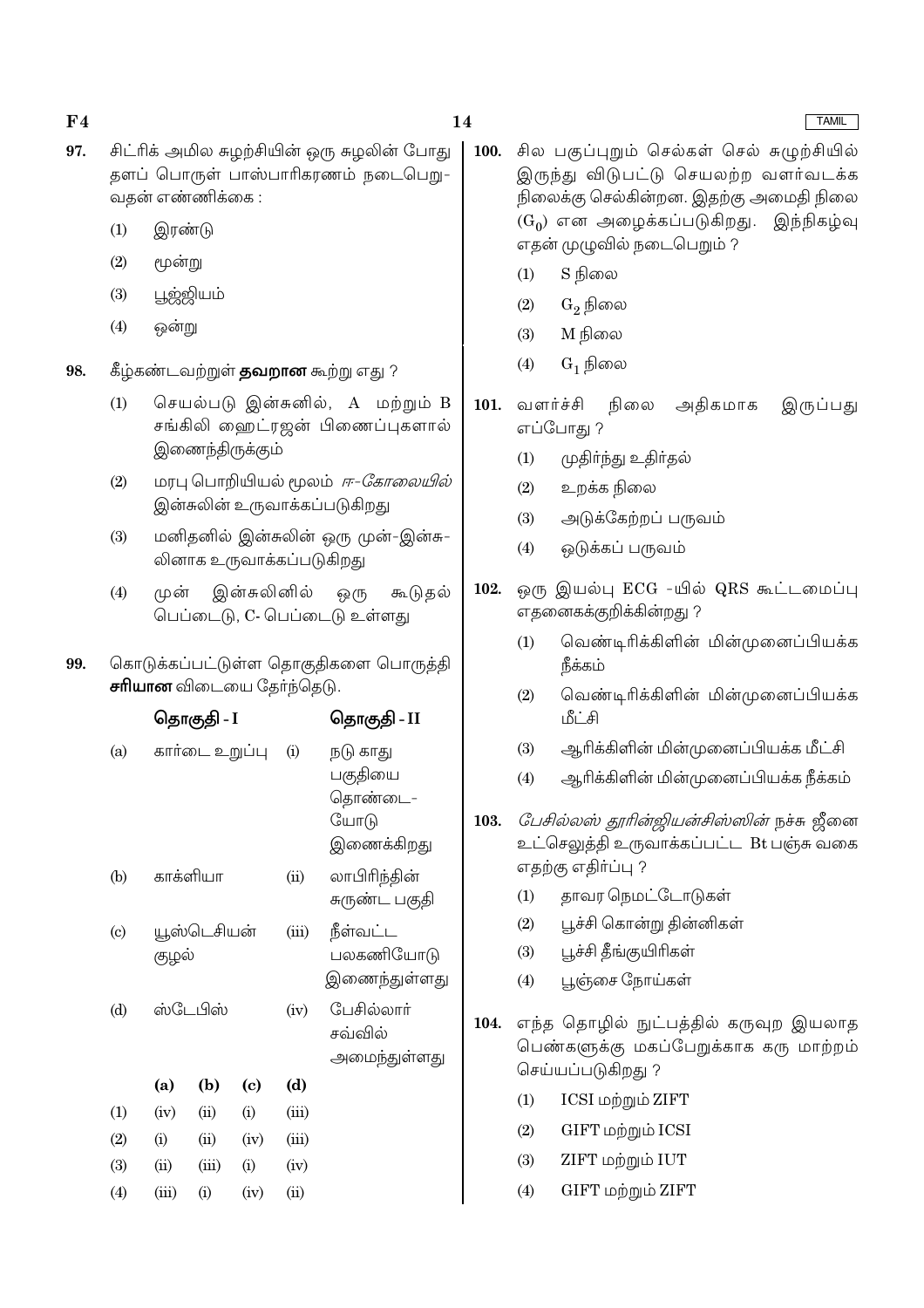- $105.$ ்புளோரிடியன் தரசம் இதற்கு இணையான அமைப்பைக் கொண்டது.
	- $(1)$ மான்னிடால் மற்றும் ஆல்ஜின்
	- லாமினாரின் மற்றும் செல்லுலோஸ்  $(2)$
	- தரசம் மற்றும் செல்லுலோஸ்  $(3)$
	- அமைலோ பெக்டின் மற்றும் கிளை- $(4)$ கோஜன்
- கரும்புப் பயிரின் மீது தெளிக்கும் போது 106. தண்டின் நீளத்தை அதிகரித்து கரும்பின் விளைச்சலை அதிகரிக்கும் தாவர வளர்ச்சி ஊக்கியின் பெயரைக் குறிப்பிடுக.
	- எத்திலீன்  $(1)$
	- $(2)$ அப்சிசிக் அமிலம்
	- சைட்டோகைனின்  $(3)$
	- $(4)$ ஜிப்ரல்லின்
- 107. கொடுக்கப்பட்ட தொகுதிகளை பொருத்தி சரியான விடையை தேர்ந்தெடு.

|                             |            | ⊌ுதாகுது - <b>ப</b>                                |                                   |        |                  | ⊌ுதாகுது - 11             |
|-----------------------------|------------|----------------------------------------------------|-----------------------------------|--------|------------------|---------------------------|
| (a)                         | தீங்குயிரி |                                                    | கூட்டமாக வாழும்,<br>அனைத்துண்ணும் | (i)    | ஆஸ்டெ-<br>ர்யாஸ் |                           |
| (b)                         |            | கொண்டவை<br>இளவுயிரி<br>இருபக்க சமச்சீர்<br>கொண்டவை | நிறையுயிரி அரசமச்சீர்             | $\sin$ | தேள்             |                           |
| $\left( \mathrm{c} \right)$ |            |                                                    | புத்தக நுரை யீரல்                 |        | (iii)            | <u>іс Сотт-</u><br>பிளானா |
| (d)                         |            | உயிர் ஒளி                                          |                                   |        | (iv)             | லோகஸ்டா                   |
|                             | (a)        | (b)                                                | $\left( \mathrm{e}\right)$        | (d)    |                  |                           |
| (1)                         | (iii)      | (ii)                                               | (i)                               | (iv)   |                  |                           |
| (2)                         | (ii)       | (i)                                                | (iii)                             | (iv)   |                  |                           |
| (3)                         | (i)        | (iii)                                              | (ii)                              | (iv)   |                  |                           |
| (4)                         | (iv)       | (i)                                                | (ii)                              | (iii)  |                  |                           |

- 108. தொகுதி கார்டேட்டா பற்றிய **சரியான** கூற்றுகள் யாது ?
	- $(a)$ வால் நாணிகளில் முதுகுநாண் தலை முதல் வால் வரை வாழ்காலம் முழுவதும் காணப்படும்.
	- $(b)$ முதுகெலும்புகளில் நாண் (முதுகு கருவளர்ச்சிக் காலத்தில் மட்டும் காணப்படும்.
	- மைய நரம்புத் தொகுதி முதுகுபுறத்தில்  $\left( \text{c} \right)$ உள்ளீடற்றி நரம்பினை கொண்டது.
	- கார்டேட்டா மூன்று துணை தொகுதிகளாக  $(d)$ பிரிக்கப்பட்டது; அரை நாணிகள், டுனிக்கேட்டா மற்றும் தலை நாணிகள்.
	- $(a)$  மற்றும் $(b)$  $(1)$
	- $(2)$ (b)  $\omega$ ற்றும் (c)
	- $(3)$ (d)  $\omega$ ற்றும் (c)
	- $(c)$  மற்றும் $(a)$  $(4)$
- 109. படிபெயா்த்தலின் முதல் நிலையாவது:
	- tRNA -வின் அமைனோ அசைல் சேர்த்தல்  $(1)$
	- $(2)$ எதிர் குறியீடினை கண்டறிதல்
	- ரைபோசோம் mRNA உடன் இணைதல்  $(3)$
	- DNA மூலக்கூறை கண்டறிதல்  $(4)$
- 110. கொடுக்கப்பட்டவைகளுள் கார அமினோ அமிலம் எது ?
	- லைசின்  $(1)$
	- $(2)$ வாலைன்
	- $(3)$ தைரோசின்
	- $(4)$ குளூட்டாமிக் அமிலம்
- 111. *பிளாஸ்மோடியத்தின்* தொற்று ஏற்படுத்தும் எந்த நிலை மனித உடலினுள் நுழைகிறது ?
	- பெண் காமிட்டோசைட்டுகள்  $(1)$
	- ஆண் காமிட்டோசைட்டுகள்  $(2)$
	- டுரோஃபோசைட்டுகள்  $(3)$
	- ஸ்போரோசைட்டுகள்  $(4)$
- இன்டர்ஃபேஸ் நிலையின்  $G_1$  நிலை குறித்த 112. **சரியான** கூற்று எது ?
	- செல்லில் வளர்சிதை மாற்ற செயல்கள்  $(1)$ நடைபெற்று, செல் வளர்கிறது; ஆனால் டி.என்.ஏ. இரட்டிப்படையாது
	- $(2)$ உட்கரு பிரிவு நடை பெறுகிறது
	- டி.என்.ஏ. உருவாக்கம் மற்றும் இரட்டிப்  $(3)$ பாதல் நடைபெறுகிறது
	- செல் உள்ளுறுப்புகள் அனைத்தும் மறு  $(4)$ ஒருங்கமைதல் அடைகிறது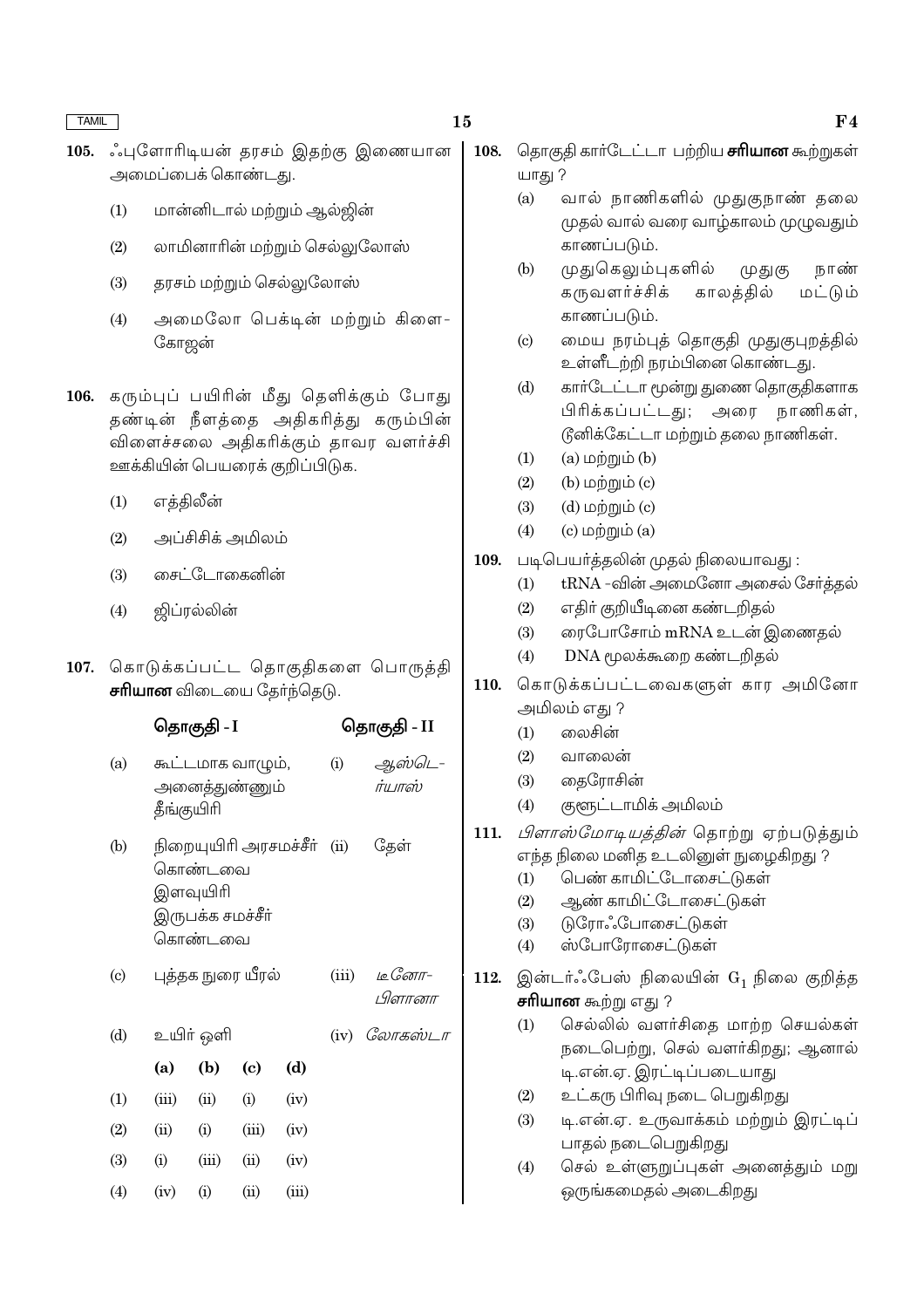### 16

- ஒளி வினையின் போது எலெக்ட்ரான்கள் 113. இவற்றிலிருநு கடத்தப்படுவதை பிளாஸ்டோ குயினோன் துணை புரிகிறது :
	- PS-I -லிருந்து NADP<sup>+</sup>  $(1)$
	- $(2)$ PS-I -லிருந்து ATP சிந்தேஸ்
	- $PS-II$  -விலிருந்து  $Cytb_{6}f$  கூட்டமைப்பு  $(3)$
	- $\mathrm{Cytb}_{6}$ f கூட்டமைப்பிலிருந்து  $\mathrm{PS}\text{-}\mathrm{I}$  $(4)$
- ஒளிசுவாசத்தில் RuBisCo நொதியின் ஆக்ஸி-114. ஜனேற்ற நிகழ்வால் தோன்றுவது :
	- 1 மூலக்கூறு 6-கார்பன் பொருள்  $(1)$
	- 1 மூலக்கூறு 4-கார்பன் பொருள்  $(2)$ 1 மூலக்கூறு 2-கார்பன் பொருள்
	- 2 மூலக்கூறுகள் 3-கார்பன் பொருள்  $(3)$
	- 1 மூலக்கூறு 3-கார்பன் பொருள்  $(4)$
- மெய்யுட்கரு செல்களில் கிளைகோ புரதங்கள் 115. மற்றும் கிளைகோலிபிடுகள் உருவாகும் முக்கியமான இடம் எது ?
	- கோல்கை உடலங்கள்  $(1)$
	- பாலிசோம்கள்  $(2)$
	- எண்டோபிளாச வலை  $(3)$
	- பெராக்சிசோம்கள்  $(4)$
- கீழ்கணட்வற்றைப் பொருத்துக. 116.
	- வினையூக்கசெயல் ரிசின்  $(a)$  $(i)$ பாடுகளை தடுப்பவை
	- பெப்டைடுபிணைப் பெறவோ–  $(b)$  $(ii)$ ோ். புகளைக் கொண்டவை
	- பூஞ்சைகளில் செல்– கைட்டின்  $(c)$  $(iii)$ சுவர் பொருள்
	- இரண்டாம் நிலை  $(iv)$ கொல்–  $(d)$ வளர்சிதைப்பொருட்கள் லோஜென் கீழ்கண்டவற்றிலிருந்து **சரியான** விடையைத்
	- தேர்ந்தெடுக்கவும்.  $(a)$  $(b)$  $\left( \text{c}\right)$  $(d)$  $(1)$  $(iii)$  $(ii)$  $(iv)$  $(i)$

| $\left( 2\right)$ | (ii)  | (iii)     | $\rm(i)$ | (iv) |
|-------------------|-------|-----------|----------|------|
| $\left( 3\right)$ | (ii)  | (iv)      | (iii)    | (i)  |
| (4)               | (iii) | $\rm (i)$ | (iv)     | (ii) |

- 117. கிளைகோசைடிக் பிணைப்பு மற்றும் பெப்டைடு பிணைப்பு ஆகியவற்றை அவற்றின் அமைப்பில் முறையே கொண்ட பொருட்களை கண்டறிக.
	- செல்லுலோஸ், லெசிக்கின்  $(1)$
	- இனுலின், இன்சுலின்  $(2)$
	- கைடின், கொலஸ்ட்ரால்  $(3)$
	- கிளிசரால், ட்ரிப்சின்  $(4)$
- பாரம்பரியத்திற்கான குரோமோசோம் கோட் 118. பாட்டின் சோதனை சரிபார்ப்பு இவரால் நடத்தப் பட்டது :
	- பொவேரி  $(1)$
	- $(2)$ மார்கான்
	- $(3)$ மென்டல்
	- சட்டன்  $(4)$
- 119. EcoRI கண்டறியும் பாலின்டுரோமிக் வரிசை எது ?
	- $(1)$ 5' - CTTAAG - 3'
	- 3' GAATTC 5'
	- $(2)$ 5' - GGATCC - 3'
	- 3' CCTAGG 5'  $(3)$ 5' - GAATTC - 3'
		- 3' CTTAAG 5'
	- 5' GGAACC 3'  $(4)$
	- 3' CCTTGG 5'
- படியெடுத்தலில் டி.என்.ஏ. ஹெலிக்சை திறக்க 120. உதவும் நொதி எது ?
	- டி.என்.ஏ. பாலிமரேஸ்  $(1)$
	- $(2)$ ஆர்.என்.ஏ. பாலிமரேஸ்
	- டி.என்.ஏ. லைகேஸ்  $(3)$
	- $(4)$ டி.என்.ஏ. ஹெலிக்கேஸ்

## 121. சரியாக பொருத்தியுள்ளது எது ?

- அரிவாள் உடல் குரோமோ  $(1)$ சோமில் உள்ள இரத்தச் சோகை ஒடுங்கிய பண்பு, குரோ– மோசோம்- $11$ தலாசீமியா X பிணைப்பு  $(2)$ ௵ீமோஃபீலியா Y பிணைப்பு  $(3)$ உடல் குரோமோ ஂஂபீனையில்  $(4)$ கீட்டோனூரியா சோமில் உள்ள
	- ஒஸகிய பண்பு
- S.L. மில்லர் தன் சோதனைகளில் மூடிய 122. குடுவையில் இருந்து எவற்றைக் கலப்பதின் மூலம் அமினோஅமிலங்களைத் தோற்று-வித்தாா்?
	- $600^{\circ}$ C –ல்  $CH_4$ ,  $H_2$ ,  $NH_3$  மற்றும் நீராவி  $(1)$
	- $600^{\circ}$ C -ல்  $CH_3$ ,  $H_2$ ,  $NH_3$  மற்றும் நீராவி  $(2)$
	- $800^{\circ}$ C -ல்  $CH_{4}$ ,  $H_{2}$ ,  $NH_{3}$  மற்றும் நீராவி  $(3)$
	- $800^{\circ}$ C -ல்  $CH_3$ ,  $H_2$ ,  $NH_4$  மற்றும் நீராவி  $(4)$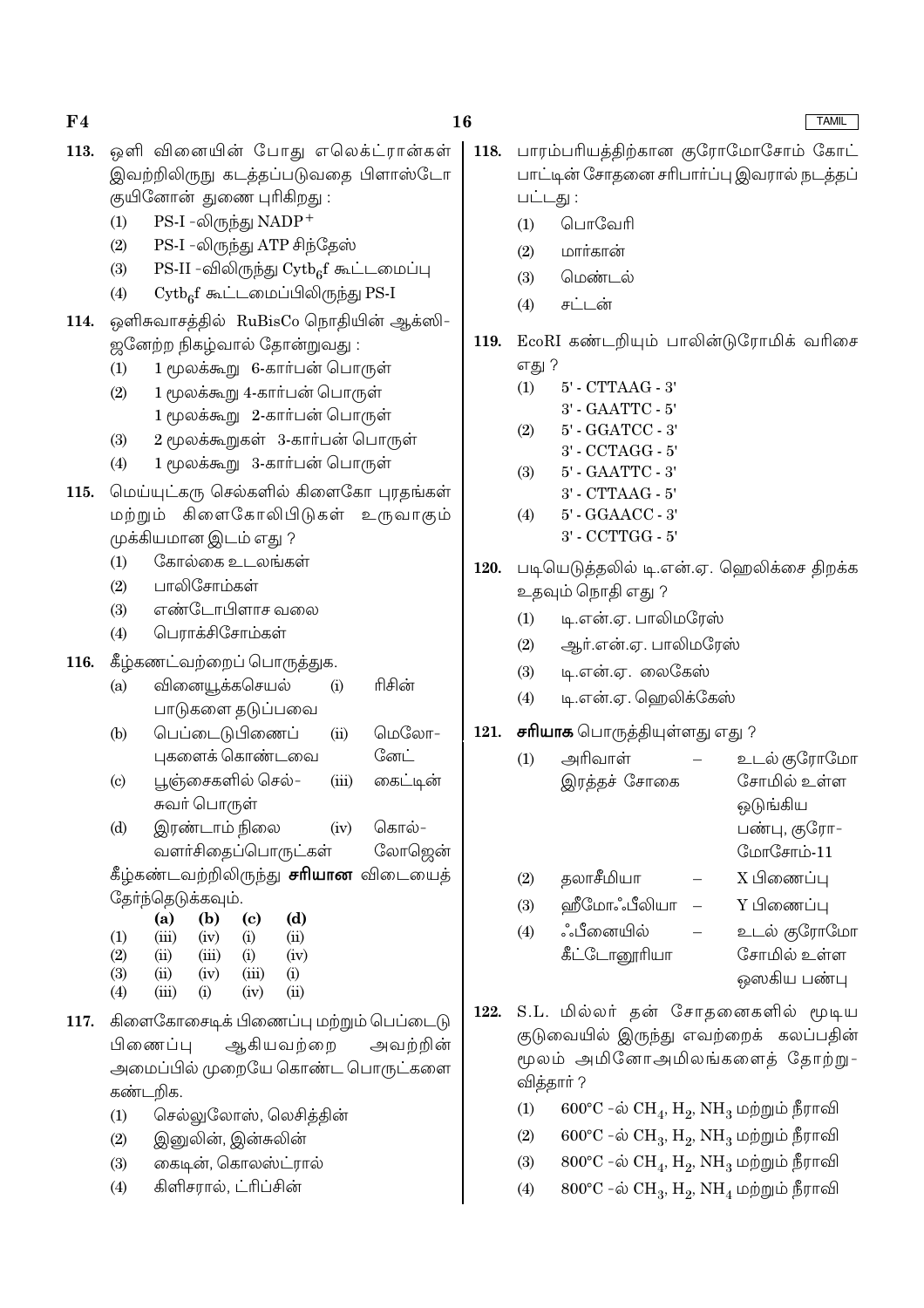17

128.

கொடுக்கப்பட்ட தொகுதிகளை பொருத்தி 123. சரியான விடையை தேர்ந்தெடு.

|                            |                  | தொகுதி <i>-</i> I |                        | தொகுதி - II |                             |
|----------------------------|------------------|-------------------|------------------------|-------------|-----------------------------|
| (a)                        | சுரப்பி          | பிட்யூட்டரி       |                        | (i)         | கிரேவிஸ் நோய்               |
| (b)                        |                  |                   | தைராய்டு சுரப்பி  (ii) |             | டையாபிட்டிஸ்<br>மெல்லிட்டஸ் |
| $\left( \mathrm{c}\right)$ | அட்ரீனல் சுரப்பி |                   |                        | (iii)       | டையாபிட்டிஸ்<br>இன்சிபிடஸ்  |
| (d)                        | கணையம்           |                   |                        | (iv)        | அட்டிசன் நோய்               |
|                            | (a)              | (b)               | (c)                    | (d)         |                             |
| (1)                        | (iii)            | (i)               | (iv)                   | (ii)        |                             |
| (2)                        | (ii)             | (i)               | (iv)                   | (iii)       |                             |
| (3)                        | (iv)             | (iii)             | (i)                    | (ii)        |                             |
| (4)                        | (iii)            | (ii)              | (i)                    | (iv)        |                             |
|                            |                  |                   |                        |             |                             |

- 124. புருஸ் விளிம்பு நுண் வில்லைகளை கொண்ட கன சதுர வடிவ எபிதீலியம் எங்கு காணப் படும் ?
	- நெஃப்ரானின் அன்மை சுருள் நுண்குழல்–  $(1)$ கள்
	- $(2)$ யூஸ்டேஸியன் குழாய்
	- கடலின் உட்படலம்  $(3)$
	- உமிழ் நீா் சுரப்பியின் நாளங்கள்  $(4)$
- 125. ஸ்ட்ரோபைலஸ்கள் அல்லது கூம்புகள் இவற்றில் காணப்படுகின்றன :
	- மார்கான்ஷியா  $(1)$
	- ஈக்குவிசிட்டம்  $(2)$
	- சால்வீனியா  $(3)$
	- டெரிஸ்  $(4)$
- அண்டார்டிகா பகுதியில் பனிக்–குருடு 126. ஏற்படுவது எதனால் ?
	- $(1)$ பனிக்கட்டியிலிருந்து ஒளி அதிக அளவில் பிரதிபலிக்கப் படுவதால்
	- $(2)$ அகச்சிவப்பு கதிர்களால் விழித்திரை பாதிக்கப் படுவதால்
	- $(3)$ குறைந்த வெப்ப நிலையில் கண்ணில் உள்ள திரவங்கள் உறைவதால்
	- $(4)$ அதிக அளவிலான UV-B கதிர்வீச்சின் காரணமாக கருவிழி வீக்கமடைவதால்

கொடுக்கப்பட்ட நோய்கள் மற்றும் நோய்க் 127. காரணிகளை பொருத்தி **சரியான** விடையை

| தோ்ந்தெடு.                                  |                                 |                |                            |       |                                   |  |  |  |  |
|---------------------------------------------|---------------------------------|----------------|----------------------------|-------|-----------------------------------|--|--|--|--|
|                                             |                                 | தொகுதி – I     |                            |       | தொகுதி – II                       |  |  |  |  |
| (a)                                         |                                 | டைஃபாய்டு      |                            |       | ஊசெரிரியா                         |  |  |  |  |
| (b)                                         |                                 | நிமோனியா       |                            |       | பிளாஸ்மோடியம்                     |  |  |  |  |
| (c)                                         |                                 | பைலாரியா       |                            | (iii) | சால்மோனெல்லா                      |  |  |  |  |
| (d)                                         |                                 | மலேரியா        |                            |       | ஹீமோஃபில்லஸ்<br>(iv)              |  |  |  |  |
|                                             | (a)                             | (b)            | $\left( \mathrm{c}\right)$ | (d)   |                                   |  |  |  |  |
| (1)                                         | (ii)                            | (i)            | (iii)                      | (iv)  |                                   |  |  |  |  |
| (2)                                         | $(iv)$ (i)                      |                | (ii)                       | (iii) |                                   |  |  |  |  |
| (3)                                         | (i)                             | $(iii)$ $(ii)$ |                            | (iv)  |                                   |  |  |  |  |
| (4)                                         | (iii)                           | (iv)           | (i)                        | (ii)  |                                   |  |  |  |  |
| கீழ்கண்டவற்றிலிருந்து <b>சாியான</b> இணையைத் |                                 |                |                            |       |                                   |  |  |  |  |
| தோ்ந்தெடுக்கவும்.                           |                                 |                |                            |       |                                   |  |  |  |  |
| (1)                                         | நியூகிளியேஸ்கள்-DNA -ன்இரு இழை- |                |                            |       |                                   |  |  |  |  |
|                                             |                                 |                |                            |       | களைப் பிரிக்கின்றன                |  |  |  |  |
| (2)                                         |                                 |                |                            |       | எக்ஸோநியூக்ளி- - DNA -வில் குறிப் |  |  |  |  |
|                                             |                                 | யேஸ்கள்        |                            |       | பிட்ட இடங்களில்                   |  |  |  |  |
|                                             |                                 |                |                            |       | வெட்டுகின்றன                      |  |  |  |  |
| (3)                                         |                                 | லைகேஸ்கள்      |                            |       | - இரு DNA மூலக்கூறு-              |  |  |  |  |
|                                             |                                 |                |                            |       | களை இணைக்கின்றன                   |  |  |  |  |

- பாலிமெரேஸ்கள் DNA -வை குண்டங்- $(4)$ களாக உடைக்கின்றன
- 129. கீழ்கண்ட கூற்றுகளில் உள்ளடக்கப் பொருட்கள் குறித்த எது **சாியானதல்ல** ?
	- சைட்டோபிளாசத்தில் தனித்து உள்ளவை.  $(1)$
	- அவை சைட்டோபிளாசத்தில் இருப்புப்  $(2)$ பொருளாக உள்ளவை.
	- எந்த சவ்வாலும் சூழப்படவில்லை.  $(3)$
	- உணவுத் துகள்களின் உள் விழுங்குதலில்  $(4)$ ஈடுபடுகின்றன.

### 130. உட்சுவாசம் நிகழ்வுகளில் **சாியானவை** எவை ?

- உதிர விதானம் சுருங்கல்  $(a)$
- வெளி விலா எலும்பிடைத்தசைகள்  $(b)$ சுருங்குதல்
- நுரையீரல் கொள்ளளவு குறைதல்  $(c)$
- நுரையீரலிடை அழுத்தம் அதிகரிக்தல்  $(d)$
- $(1)$  $(a)$ ,  $(b)$  மற்றும்  $(d)$
- $(2)$  $(d)$  மட்டும்
- $(3)$  $(a)$  மற்றும் $(b)$
- $(c)$  மற்றும் $(d)$  $(4)$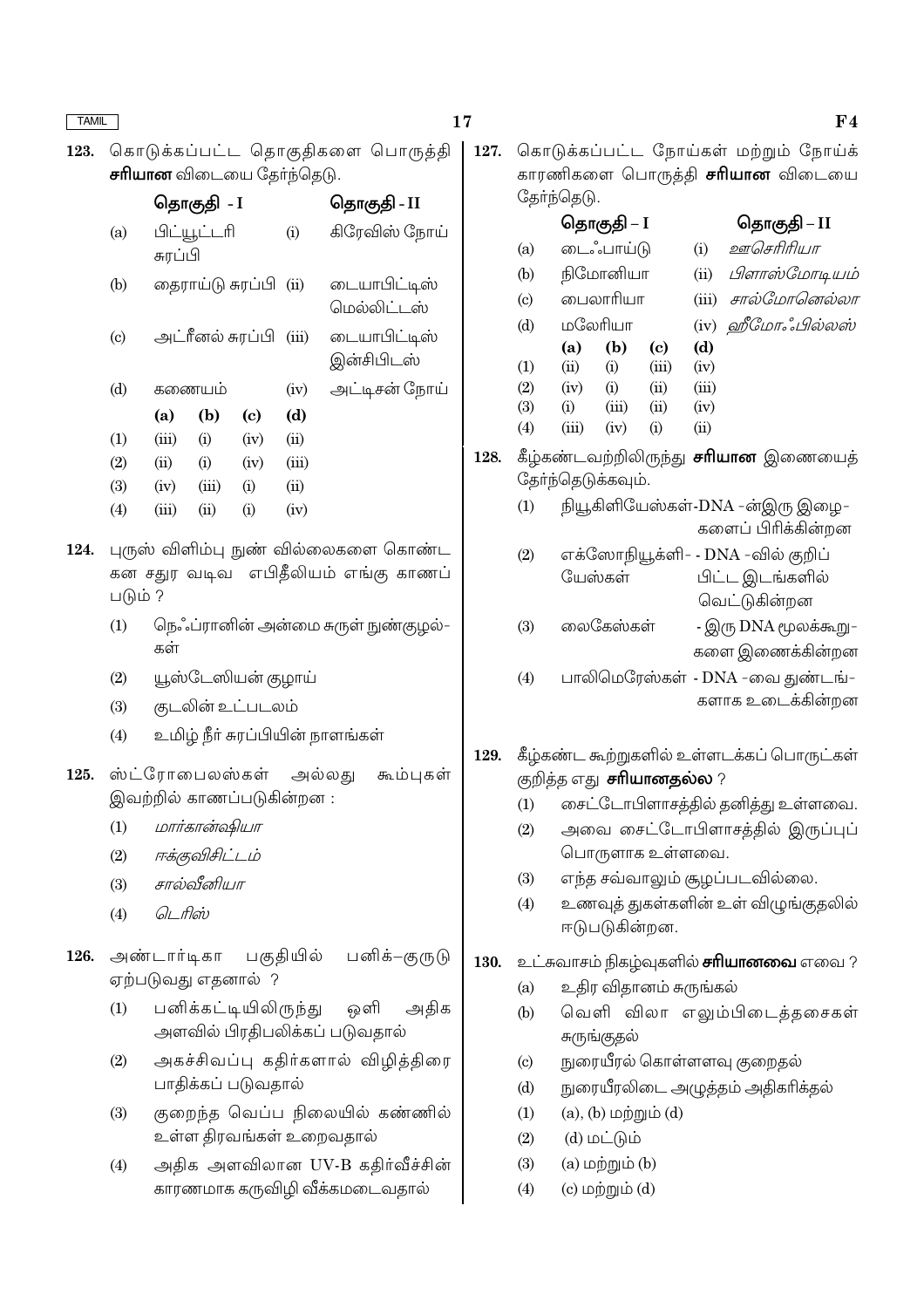| F <sub>4</sub> |                                     |                                                       |                      |                                           |             |                                             |  |  |
|----------------|-------------------------------------|-------------------------------------------------------|----------------------|-------------------------------------------|-------------|---------------------------------------------|--|--|
| 131.           | கதிர் சிறுமலர்களில் காணப்படுகிறது : |                                                       |                      |                                           |             |                                             |  |  |
|                | (1)                                 | ஹைப்போகைனஸ் சூலகப்பை                                  |                      |                                           |             |                                             |  |  |
|                | (2)                                 | அரைகீழ்மட்ட சூலகப்பை                                  |                      |                                           |             |                                             |  |  |
|                | (3)                                 | கீழ்மட்ட சூலகப்பை                                     |                      |                                           |             |                                             |  |  |
|                | (4)                                 | மேல்மட்ட சூலகப்பை                                     |                      |                                           |             |                                             |  |  |
|                |                                     |                                                       |                      |                                           |             |                                             |  |  |
| 132.           |                                     |                                                       |                      |                                           |             | உயிரியுடன் அது தொடர்பான உயிர்நுட்பத்தில்    |  |  |
|                |                                     |                                                       |                      | அதன் பயனைப் பொருத்துக.                    |             |                                             |  |  |
|                | (a)                                 |                                                       | பாசில்லஸ்            |                                           | (i)         | குளோனிங்                                    |  |  |
|                |                                     |                                                       | துரின்ஜியன்சிஸ்      |                                           |             | கடத்தி                                      |  |  |
|                | (b)                                 | தெர்மஸ்                                               |                      |                                           | (ii)        | முதல் rDNA                                  |  |  |
|                |                                     |                                                       | அக்குவாடிகஸ்         |                                           |             | மூலக்கூறை                                   |  |  |
|                |                                     |                                                       |                      |                                           |             | உருவாக்குதல்                                |  |  |
|                | $\left( c\right)$                   |                                                       | அக்ரோபா-             |                                           | (iii)       | <b>DNA</b>                                  |  |  |
|                |                                     | க்டீரியம்                                             |                      |                                           |             | பாலிமரேஸ்                                   |  |  |
|                |                                     |                                                       | டுமிபேசியன்ஸ்        |                                           |             |                                             |  |  |
|                | (d)                                 |                                                       |                      |                                           |             | சால்மோனெல்லா (iv) Cry புரதங்கள்             |  |  |
|                |                                     | டைபிமூரியம்                                           |                      |                                           |             |                                             |  |  |
|                |                                     |                                                       |                      |                                           |             | <b>சரியான</b> விடையை கீழ்கண்டவற்றிலிருந்து  |  |  |
|                |                                     | தேர்வு செய்யவும்.                                     |                      |                                           |             |                                             |  |  |
|                | (1)                                 | (a)<br>(iii)                                          | (b)                  | $\left( \text{c}\right)$<br>$(ii)$ $(iv)$ | (d)<br>(i)  |                                             |  |  |
|                | (2)                                 |                                                       | $(iii)$ $(iv)$ $(i)$ |                                           | (ii)        |                                             |  |  |
|                | (3)                                 | (ii)                                                  | $(iv)$ $(iii)$       |                                           | (i)         |                                             |  |  |
|                | (4)                                 | (iv)                                                  | (iii)                | (i)                                       | (ii)        |                                             |  |  |
| 133.           |                                     | கீழ்கண்டவற்றுள் விதை உறக்கத்தை தடை                    |                      |                                           |             |                                             |  |  |
|                |                                     |                                                       |                      | செய்யும் பொருள் <b>எதுவல்ல</b> ?          |             |                                             |  |  |
|                | (1)                                 |                                                       |                      | பினாலிக் அமிலம்                           |             |                                             |  |  |
|                | (2)                                 | பாரா — அஸ்காா்பிக் அமிலம்                             |                      |                                           |             |                                             |  |  |
|                | (3)                                 | ஜிப்ரல்லிக் அமிலம்                                    |                      |                                           |             |                                             |  |  |
|                | (4)                                 | அப்சிசிக் அமிலம்                                      |                      |                                           |             |                                             |  |  |
| 134.           |                                     |                                                       |                      |                                           |             |                                             |  |  |
|                |                                     | குன்றல் பகுப்பு குறித்த கீழ்கண்டவற்றைப்<br>பொருத்துக. |                      |                                           |             |                                             |  |  |
|                | (a)                                 |                                                       | சைகோடீன்             |                                           | (i)         | முடிவடைதல்                                  |  |  |
|                |                                     | (b) பாக்கைடீன்                                        |                      |                                           | (ii)        | கையாஸ்மாக்கள்                               |  |  |
|                | $\left( c\right)$                   |                                                       | டிப்ளோடீன்           |                                           |             | (iii) குறுக்கெதிா்                          |  |  |
|                |                                     |                                                       |                      |                                           |             | மாற்றம்                                     |  |  |
|                | (d)                                 |                                                       |                      | டையாகைனசிஸ் (iv)                          |             | சினாப்சிஸ்                                  |  |  |
|                |                                     |                                                       |                      |                                           |             | கீழ்கணடவற்றிலிருந்து <b>சரியான</b> விடையைத் |  |  |
|                |                                     | தோ்ந்தெடுக்கவும்.                                     |                      |                                           |             |                                             |  |  |
|                |                                     | (a)                                                   | (b)                  | (c)                                       | (d)         |                                             |  |  |
|                | (1)                                 | (i)                                                   |                      | $(ii)$ $(iv)$ $(iii)$                     |             |                                             |  |  |
|                | (2)                                 | (ii)                                                  | $(iv)$ $(iii)$       |                                           | (i)         |                                             |  |  |
|                | (3)<br>(4)                          | $(iv)$ $(iii)$ $(ii)$                                 | $(iii)$ $(iv)$ $(i)$ |                                           | (ii)<br>(i) |                                             |  |  |
|                |                                     |                                                       |                      |                                           |             |                                             |  |  |

| கூழ்ம மின் ஆற்றலால் பகுப்பின் மூலம்<br>பிரித்தெடுக்கப்பட்ட DNA துண்டங்களை இதன்                                                                                                |  |  |  |  |  |  |  |
|-------------------------------------------------------------------------------------------------------------------------------------------------------------------------------|--|--|--|--|--|--|--|
| உதவியுடன் பாா்க்க முடியும் :                                                                                                                                                  |  |  |  |  |  |  |  |
| UV கதிர்வீச்சில் அசிடோகார்மைன்                                                                                                                                                |  |  |  |  |  |  |  |
| அகச் சிவப்புக் கதிர்வீச்சில் எத்திடியம்                                                                                                                                       |  |  |  |  |  |  |  |
| பிரகாசமான நீல ஓளியில் அசிடோ-                                                                                                                                                  |  |  |  |  |  |  |  |
| UV கதிர்வீச்சில் எத்திடியம் புரோமைடு                                                                                                                                          |  |  |  |  |  |  |  |
| கீழ்கண்டவற்றுள் எந்த ஒன்று இயற்கை பலபடி ?                                                                                                                                     |  |  |  |  |  |  |  |
|                                                                                                                                                                               |  |  |  |  |  |  |  |
| பாலி (ப்யூட்டாடையீன்-அக்ரைலோ-                                                                                                                                                 |  |  |  |  |  |  |  |
|                                                                                                                                                                               |  |  |  |  |  |  |  |
| பாலி (ப்யூட்டாடையீன்-ஸ்டைரீன்)                                                                                                                                                |  |  |  |  |  |  |  |
| பிளாட்டினம் (Pt) மின் முனையை பயன்படுத்தி<br>137.<br>நீா்த்த சல்பூரிக் அமிலத்தை மின்னாற்ற பகுக்கும்<br>போது, நேர்மின்முனையில் கிடைக்கும்<br>விளைபொருள் :<br>(1)<br>$H_2S$ வாயு |  |  |  |  |  |  |  |
|                                                                                                                                                                               |  |  |  |  |  |  |  |
|                                                                                                                                                                               |  |  |  |  |  |  |  |

- $(3)$ ஹைட்ரஜன் வாயு
- ஆக்ஸிஜன் வாயு  $(4)$
- 138. பொருள் மைய கனச்சதுர (bcc) அமைப்புடைய ஒரு தனிமத்தின் கூடுவிளிம்பின் மதிப்பு 288 pm எனில், அதன் அணு ஆரமானது :

(1) 
$$
\frac{4}{\sqrt{3}} \times 288 \text{ pm}
$$
  
\n(2) 
$$
\frac{4}{\sqrt{2}} \times 288 \text{ pm}
$$
  
\n(3) 
$$
\frac{\sqrt{3}}{4} \times 288 \text{ pm}
$$
  
\n(4) 
$$
\frac{\sqrt{2}}{4} \times 288 \text{ pm}
$$

- 139. வெப்பம் மாறா நிபந்தனையின் கீழ், ஒரு நல்லியல்பு வாயு வெற்றிட விரிவாக்கம் அடைவதற்குரிய சரியான தெரிவானது :
	- $q < 0$ ,  $\Delta T = 0$  மற்றும்  $w = 0$  $(1)$
	- $q > 0$ ,  $\Delta T > 0$  மற்றும் w  $> 0$  $(2)$
	- $q = 0$ ,  $\Delta T = 0$  மற்றும்  $w = 0$  $(3)$
	- $q = 0, \Delta T < 0$  மற்றும் w  $> 0$  $(4)$

# $TAMII$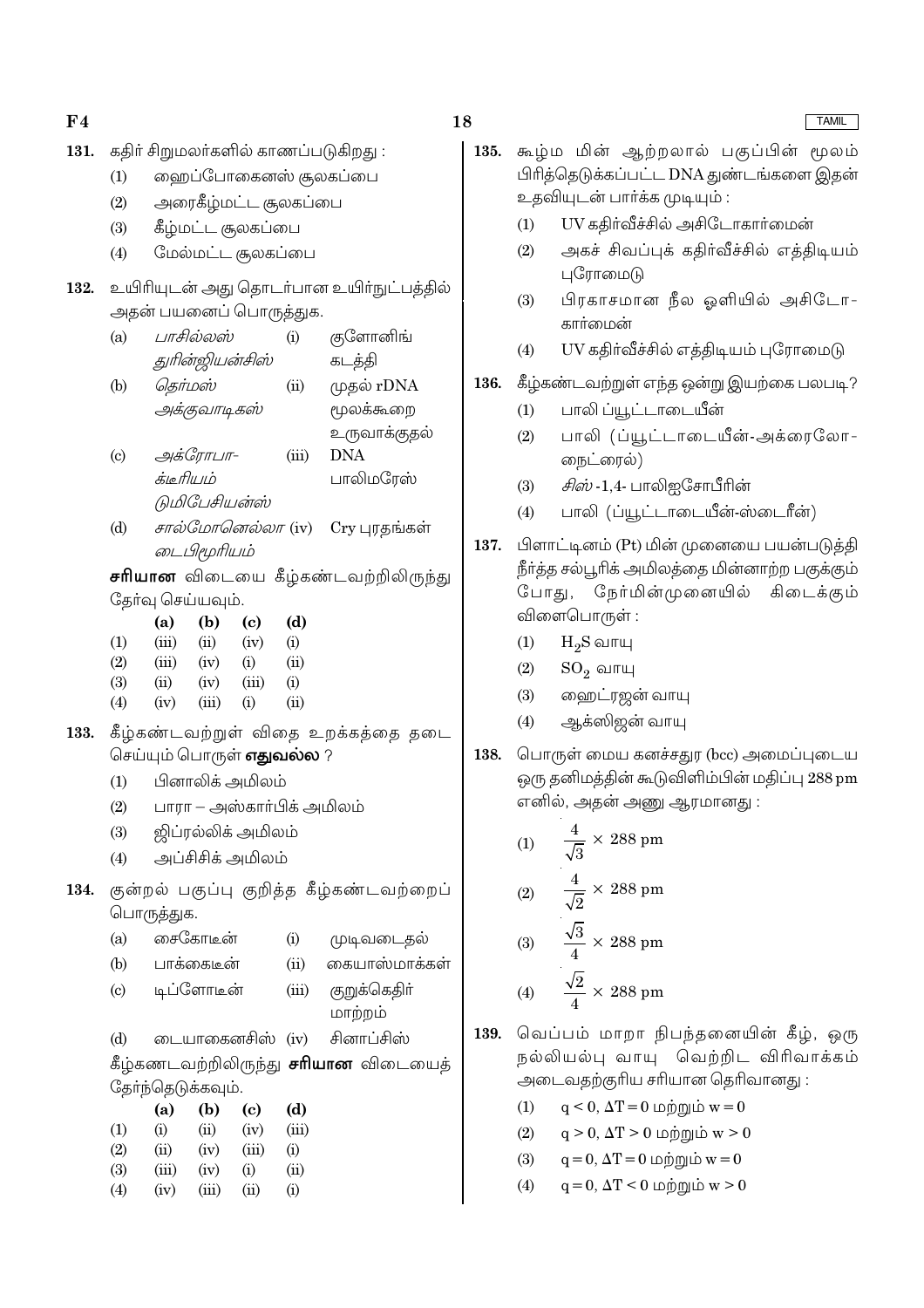- கீழ்கண்ட மூலக்கூறுகளின் கொகுப்பில் எது  $140.$ பூஜ்ய இருமுனை திருப்புத்திறனை கொண்டுள் ளகு ?
	- நைட்ரஜன் ட்ரை புளூரைடு, பெரிலியம்  $(1)$ டை புளூரைடு, நீர், 1,3-டை குளோரோ பென்சீன்
	- போரான் ட்ரை புளூரைடு, பெரிலியம் டை  $(2)$ புளூரைடு, கார்பன் டை ஆக்சைடு, 1,4-டை குளோரோ பென்சீன்
	- அம்மோனியா, பெரிலியம்டை புளூரைடு,  $(3)$ நீர், 1,4-டை குளோரோ பென்சீன்
	- போரான் ட்ரை புளூரைடு, ஹைட்ரஜன்  $(4)$ புளூரைடு, கார்பன் டை ஆக்சைடு, 1,3-டை குளோரோ பென்சீன்
- 141. ஒரு சிலின்டரில்  $N_2$  மற்றும் Ar வாயுக்கள் கொண்ட ஒரு கலவை உள்ளது. அதில் 7 g  $\mathrm{N}_2$ மற்றும் 8 g Ar உள்ளது. சிலின்டரில் உள்ள வாயு கலைவயின் மொத்த அழுத்தம் 27 bar எனில்,  $N_2$  -வின் பகுதி அழுத்தம் :

[N = 14, Ar = 40 (g mol<sup>-1</sup>-ல்) : அணுநிறைகளை பயன்படுத்துக]

- $(1)$  $15<sub>bar</sub>$
- $(2)$  $18<sub>bar</sub>$
- $(3)$ 9<sub>bar</sub>
- $(4)$  $12<sub>har</sub>$
- கீழ்கண்டவற்றிலிருந்து **சரியான** கூற்றுகளை 142. கண்டறியவும்.
	- ஐஸ்கிரீம் மற்றும் உறைந்த உணவிற்கு  $(a)$  $CO<sub>2</sub>(g)$  குளிரூட்டியாக பயன்படுகிறது.
	- $C_{60}$  அமைப்பானது பன்னிரெண்டு ஆறு  $(b)$ கார்பன் கொண்ட வளையக்கையும் மற்றும் இருபது ஐந்து கார்பன் கொண்ட வளையக்கையும் கொண்டது.
	- ZSM-5, ஜீயோலைட்டின் ஒரு வகை,  $(c)$ ஆல்களால்களை பெட்ரோலாக மாற்று-வதற்கு பயன்படுகிறது.
	- $(d)$  $CO$ நிறமற்ற மற்றும் மணமற்ற வாயுவாகும்.
	- $(b)$  மற்றும்  $(c)$  மட்டும்  $(1)$
	- $(2)$ (c) மற்றும் (d) மட்டும்
	- $(3)$  $(a)$ ,  $(b)$  மற்றும்  $(c)$  மட்டும்
	- $(a)$  மற்றும்  $(c)$  மட்டும்  $(4)$

143. அனிசோலை, HI உடன் பிளக்கல் வினைக்கு உட்படுத்தும் போது கிடைப்பது :



- ரௌலட் விதியிலிருந்து நேர்விலக்கம் காண்பிக்  $144.$ கும் கலவையானது :
	- அசிட்டோன் + குளோரோபார்ம்  $(1)$
	- குளோரோ ஈத்தேன் + புரோமோ ஈத்தேன்  $(2)$
	- எத்தனால் + அசிட்டோன்  $(3)$
	- பென்சீன் + டொலுவீன்  $(4)$
- சேர்மங்கள் 145. அணைவுச் உருவாவதில் ஈனிகளின் புல வலிமையின் **சரியான** ஏறு வரிசை கீழ்கண்டவற்றில் எது ?
	- $F^-$  < SCN<sup>-</sup> < C<sub>2</sub>O<sub>4</sub><sup>2-</sup> < CN<sup>-</sup>  $(1)$
	- $CN^{-} < C_2O_4^{2-} < SCN^{-} < F^{-}$  $(2)$
	- $SCN^- < F^- < C_2O_4^{2-} < CN^ (3)$
	- $SCN^- < F^- < CN^- < C_2O_4^{2-}$  $(4)$
- கீழ்கண்டவற்றுள் எந்த ஒன்று அதிகபட்ச 146. எண்ணிக்கையிலான அணுக்களை கொண்டுள் ளது ?
	- $(1)$ 1 g  $O_2(g)$  [O -யின் அணுநிறை = 16]
	- 1 g Li(s) [Li -யின் அணுநிறை =  $7$ ]  $(2)$
	- 1 g Ag(s)  $[Ag \mu]$ ன் அணுநிறை = 108]  $(3)$
	- 1 g Mg(s) [Mg -யின் அணுநிறை =  $24$ ]  $(4)$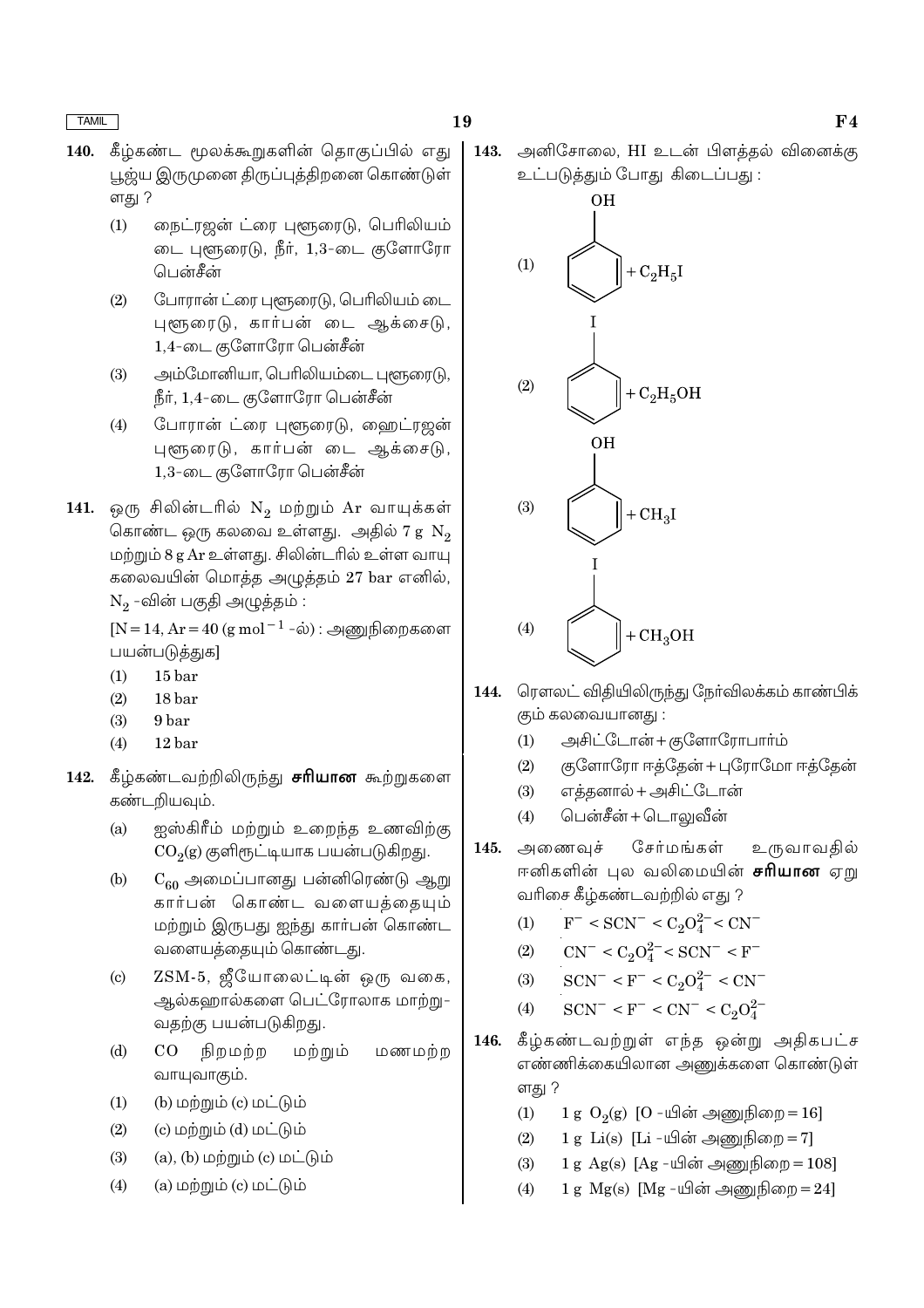**TAMIL** 

- 147. உர்ட்ஸ் வினையில் கீழ்கண்ட எந்த ஆல்கேன்-ஐ பெருமளவில் தயாரிக்க இயலாது ?
	- n-ஹெப்டேன்  $(1)$
	- n-ப்யூட்டேன்  $(2)$
	- n-வெறக்சேன்  $(3)$
	- $(4)$ 2,3-டைமெக்கில் ப்யூட்டேன்
- 148. கீழ்கண்டவற்றில் கார்பன்மோனாக்சைடு குறித்து எது **சரியற்றது** ?
	- $(1)$ கார்பாக்ஸி ஹீமோகுளோபின் (ஹீமோ-குளோபின் CO உடன் இணைந்த அமைப்பு) ஆக்ஸி ஹீமோகுளோபினைக் காட்டிலும் குறைந்த நிலைப்புத்தன்மை கொண்டது
	- முழுமையடையாத எரிதலினால் உற்பத்  $(2)$ தியாகின்றது
	- $(3)$ அது கார்பாக்ஸி ஹீமோகுளோபினை உருவாக்கும்
	- அது இரத்தத்தில் ஆக்சிஜன் கடத்தும்  $(4)$ திறனை குறைக்கின்றது.
- 149.  $2Cl(g) \rightarrow Cl_2(g)$  வினையில், சரியான விடையானது :
	- $\Delta F = 0$  மற்றும்  $\Delta F > 0$  $(1)$
	- $\Delta_r H \leq 0$  மற்றும்  $\Delta_r S \leq 0$  $(2)$
	- $(3)$  $\Delta_{\nu}H > 0$  மற்றும்  $\Delta_{\nu}S > 0$
	- $\Delta_{\nu}H > 0$  மற்றும்  $\Delta_{\nu}S < 0$  $(4)$

 $(4)$ 

 $(iii)$ 

 $(ii)$ 

 $(i)$ 

150. கீழ்கண்டவற்றை பொருத்தி சரியான விடையை கண்டறியவும்.

| (a)                        |          | $CO(g) + H2(g)$ |      | (i)   | $Mg(HCO_3)_2 +$<br>Ca(HCO <sub>3</sub> ) <sub>2</sub> |
|----------------------------|----------|-----------------|------|-------|-------------------------------------------------------|
| (b)                        | ரீர்     | தற்காலிக கடின   |      |       | ஒரு எலக்ட்ரான்<br>குறை<br>ஹைட்ரைடு                    |
| $\left( \mathrm{c}\right)$ | $B_2H_6$ |                 |      | (iii) | தொகுப்பு வாயு                                         |
| (d)                        |          | $H_2O_2$        |      |       | தளமற்ற<br>அமைப்பு                                     |
|                            | (a)      | (b)             | (c)  | (d)   |                                                       |
| (1)                        | (iii)    | (iv)            | (ii) | (i)   |                                                       |
| (2)                        | (i)      | (iii)           | (ii) | (iv)  |                                                       |
| (3)                        | (iii)    | (i)             | (ii) | (iv)  |                                                       |
|                            |          |                 |      |       |                                                       |

 $(iv)$ 

- யூரியா நீருடன் வினைபுரிந்து **A** -வை 151. தருகின்றது, அது சிதைவடைந்து **B** -யை தரும். **B** -யை ஆழ்ந்த நீலம் நிறமுடைய  $Cu^{2+}$  (ag) கரைசலினுள் செலுத்தும் போது C -யை தருகின்றது. கீழ்கண்டவற்றுள்  $\mathbf{C}$  – யின் வாய்பாடு என்ன ?
	- $(1)$
	- $Cu(OH)<sub>2</sub>$ <br>CuCO<sub>3</sub>·Cu(OH)<sub>2</sub>  $(2)$
	- $(3)$  $CuSO<sub>4</sub>$
	- $[Cu(NH_2)_4]^{2+}$  $(4)$
- சுக்ரோசின் நீராற்பகுத்தல், கீழ்கண்ட வினையில் 152. கொடுக்கப்பட்டுள்ளது.

சுக்ரோஸ் +  $H_2O \rightleftharpoons$  குளூகோஸ் + ப்ரக்டோஸ் 300 K -இல் சமநிலை மாறிலியானது (K ) $2 \times 10^{13}$ எனில், அதே வெப்பநிலையில் Δ,G⊖ மதிப் பானது :

- 8.314 J mol<sup>-1</sup>K<sup>-1</sup> × 300 K × ln(3 × 10<sup>13</sup>)  $(1)$
- $-8.314 \text{ J} \text{ mol}^{-1} \text{K}^{-1} \times 300 \text{ K} \times \ln(4 \times 10^{13})$ <br>-8.314 J mol<sup>-1</sup>K<sup>-1</sup> × 300 K × ln(2 × 10<sup>13</sup>)  $(2)$  $(3)$
- $8.314 \text{ J} \text{ mol}^{-1} \text{K}^{-1} \times 300 \text{ K} \times \ln(2 \times 10^{13})$  $(4)$
- $Cr^{2+}$  அயனியின் கணக்கிடப்பட்ட சுழற்சி 153. காந்ததிருப்புத்திறனானது :
	- 5.92 BM  $(1)$
	- $(2)$ 2.84 BM
	- $(3)$ 3.87 BM  $(4)$ 4.90 BM
- $154.$  கூழ்ம கரைசலின் பண்பினை எந்த நிர்ணயிப்பதற்கு ஜீட்டாதிறன் அளவீடு பயன் படுகின்றது ?
	- கூழ்மத்துகள்களின் நிலைப்புத்தன்மை  $(1)$
	- $(2)$ கூழ்மத்துகள்களின் உருவ அளவு
	- $(3)$ பாகுத் தன்மை
	- கரைதிறன்  $(4)$
- கீழ்கண்டவற்றுள் நேர் அயனி அழுக்குநீக்கி 155. எது ?
	- சீடைல்ட்ரைமெத்தில் அம்மோனியம்  $(1)$ புரோமைடு
	- $(2)$ சோடியம் டோடெக்கைல் பென்சீன் சல்போனேட்
	- $(3)$ சோடியம் லாரைல் சல்பேட்
	- சோடியம்ஸ்டீரேட்  $(4)$
- 0.1 M NaOH இல் Ni $(OH)_2$  -வின் கரைதிறனை 156. கண்டறியவும். கொடுக்கப்பட்டுள்ள Ni(OH), -வின் அயனிப் பெருக்கமானது  $2 \times 10^{-15}$ .
	- $1\times10^{-13}\,\mathrm{M}$  $(1)$
	- $\begin{array}{l} 1\times 10^8\, \mathrm{M}\\ 2\times 10^{-13}\, \mathrm{M} \end{array}$  $(2)$
	- $(3)$
	- $(4)$  $2 \times 10^{-8}$  M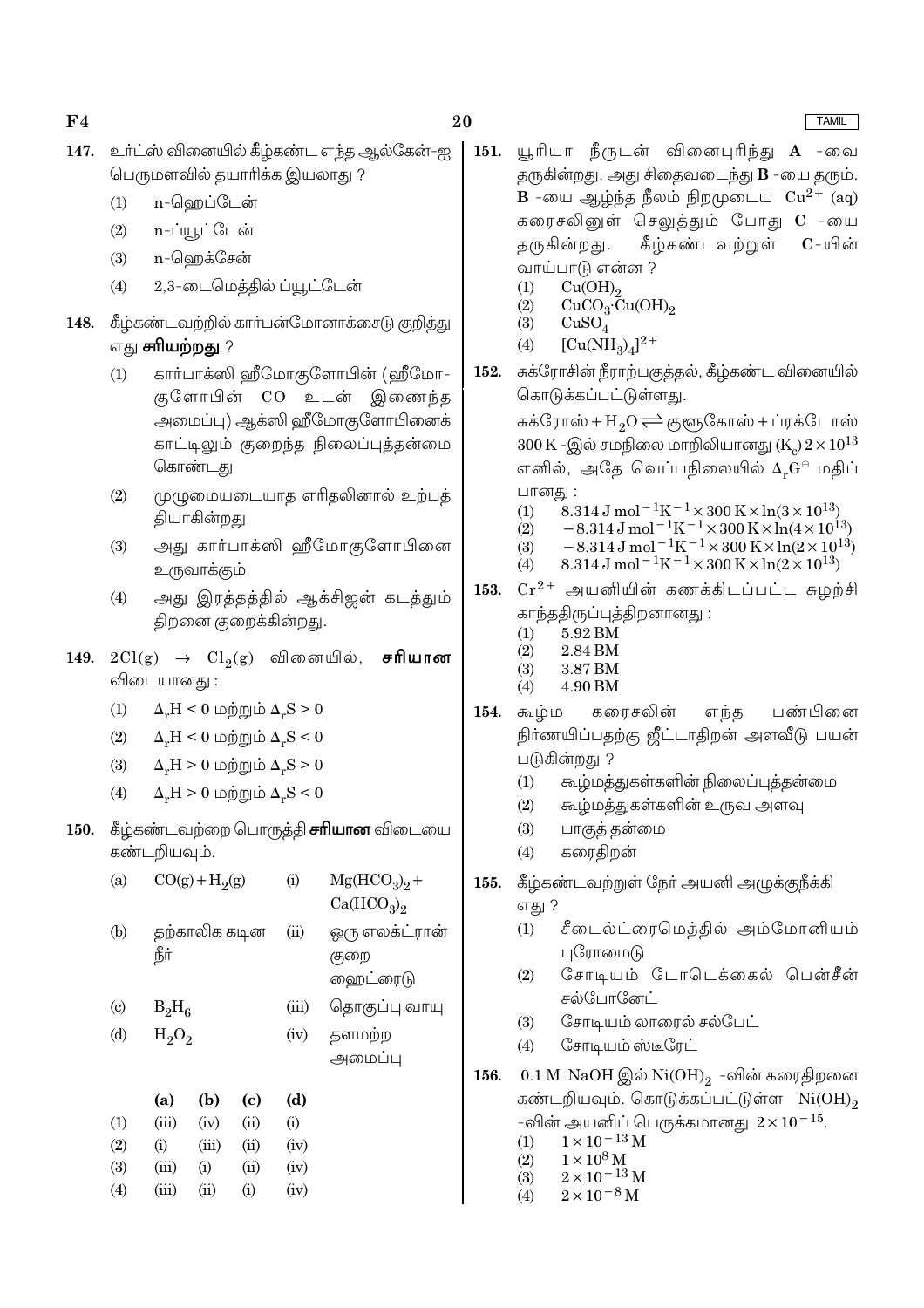கீழ்கண்ட வினைக் கொடரில் உருவாகும்  $157.$ சேர்மம் X -யை கண்டறியவும்.



- 158. கீழ்கண்ட எந்த உலோக அயனி பல நொதிகளை தூண்டி குளூகோசின் ஆக்ஸிஜனேற்றத்தில் பங்கேற்று, ATP -யை உற்பத்தி செய்து மற்றும் Na -வுடன் நரம்பு சைகை பரிமாற்றத்திற்கு காரணமாக அமைகிறது ?
	- கால்சியம்  $(1)$
	- பொட்டாசியம்  $(2)$
	- $(3)$ இரும்பு
	- காப்பர்  $(4)$
- 159. ஒரு வினையின் வினைபடு பொருள்களின் செறிவு அதிகரிப்பதனால் கீழ்கண்ட எது மாறுபடும் ?
	- $(1)$ பயன் தொடக்க ஆற்றல்/குறைந்த பட்ச இயக்க ஆற்றல்
	- மோதல் அதிர்வெண்  $(2)$
	- $(3)$ கிளர்வுகொள் ஆற்றல்
	- வினை வெப்பம்  $(4)$
- $F<sub>4</sub>$
- ஒரு முதல் வகை வினையின் வினைவேக 160. மாறிலி  $4.606 \times 10^{-3}$  s<sup>-1</sup> ஆகும்.  $2.0$  g வினைபடு பொருள் 0.2 g ஆக குறைவதற்கு தேவைப் படும் நேரம்:  $500 s$  $(1)$ 
	- $1000 s$  $(2)$
	- $\ddot{3}$  $100 s$
	- $200 s$  $(4)$
- 161. உருகிய  $\mathrm{CaCl}_2$  -வில் இருந்து 20 g கால்சியம் தேவைப்படும் உற்பத்தி செய்வதற்கு பாரடேக்களின் (F) எண்ணிக்கை :
	- (Ca -ன் அணு நிறை =  $40 \text{ g mol}^{-1}$ )
	- 3  $(1)$
	- $(2)$  $\overline{4}$
	- $(3)$  $\mathbf{1}$  $(4)$  $\mathcal{P}$
- 162. கீழ்கண்டவற்றுள் சரியான கூற்றை கேர்ந்தெடுக் கவும்.
	- $(1)$ வான் -ஆர்க்கல் முறையில் நிக்கல் ஆவி அழுத்த தூய்மையாக்கல் செய்யப் படுகிறது.
	- தேனிரும்பு பல்வேறு அமைப்புகளாக  $(2)$ வார்ப்பு செய்யப்படுகிறது.
	- 4% கார்பன் உடைய மெல்லிரும்பு  $(3)$ தூய்மையற்றது.
	- $CO<sub>2</sub>$  வெளிவருவதால் கொப்பளக்  $(4)$ காப்பரானது கொப்பளத்தேற்றத்தை கொண்டுள்ளது.
- 163. எந்த ஒரு மூலக்கூறு உருவாகாது என்பதனை கண்டறியவும்.
	- $C_2$  $(1)$
	- $(2)$  $O<sub>2</sub>$  $(3)$  $He<sub>2</sub>$
	- $(4)$  $Li<sub>2</sub>$
- ஒரு மூவிணைய பியூடைல் கார்பன் நேர் 164. அயனி, ஒரு ஈரிணைய பியூடைல் கார்பன் நேர் அயனியைவிட அதிக நிலைப்புத்தன்மையை கொண்டிருப்பதற்கு கீழ்கண்டவற்றுள் எது, காரணமாகிறது ?
	- $-CH_3$  தொகுதிகளின்  $-R$  விளைவு  $(1)$
	- பிணைப்பில்லா உடனிசைவு/குறை  $(2)$ பிணைப்ப
	- $-CH_3$  தொகுதிகளின்  $-I$  விளைவு  $(3)$
	- $-CH_3$  தொகுதிகளின் +R விளைவு  $(4)$
- 165. CaCl<sub>9</sub>, MgCl<sub>9</sub> மற்றும் NaCl கரைசலினுள் HCl செலுத்தப்படுகின்றது. கீழ்கண்டவற்றுள் எந்தசோ்மம்/களில் ஒன்று படிகமாகும் ?
	- $MgCl<sub>0</sub>$  மட்டும்  $(1)$
	- $(2)$  $NaCl, MgCl<sub>2</sub>$  மற்றும்  $CaCl<sub>2</sub>$
	- $(3)$ MgCl<sub>2</sub> மற்றும் CaCl<sub>2</sub> இரண்டுமே
	- $NaCl$  மட்டும்  $(4)$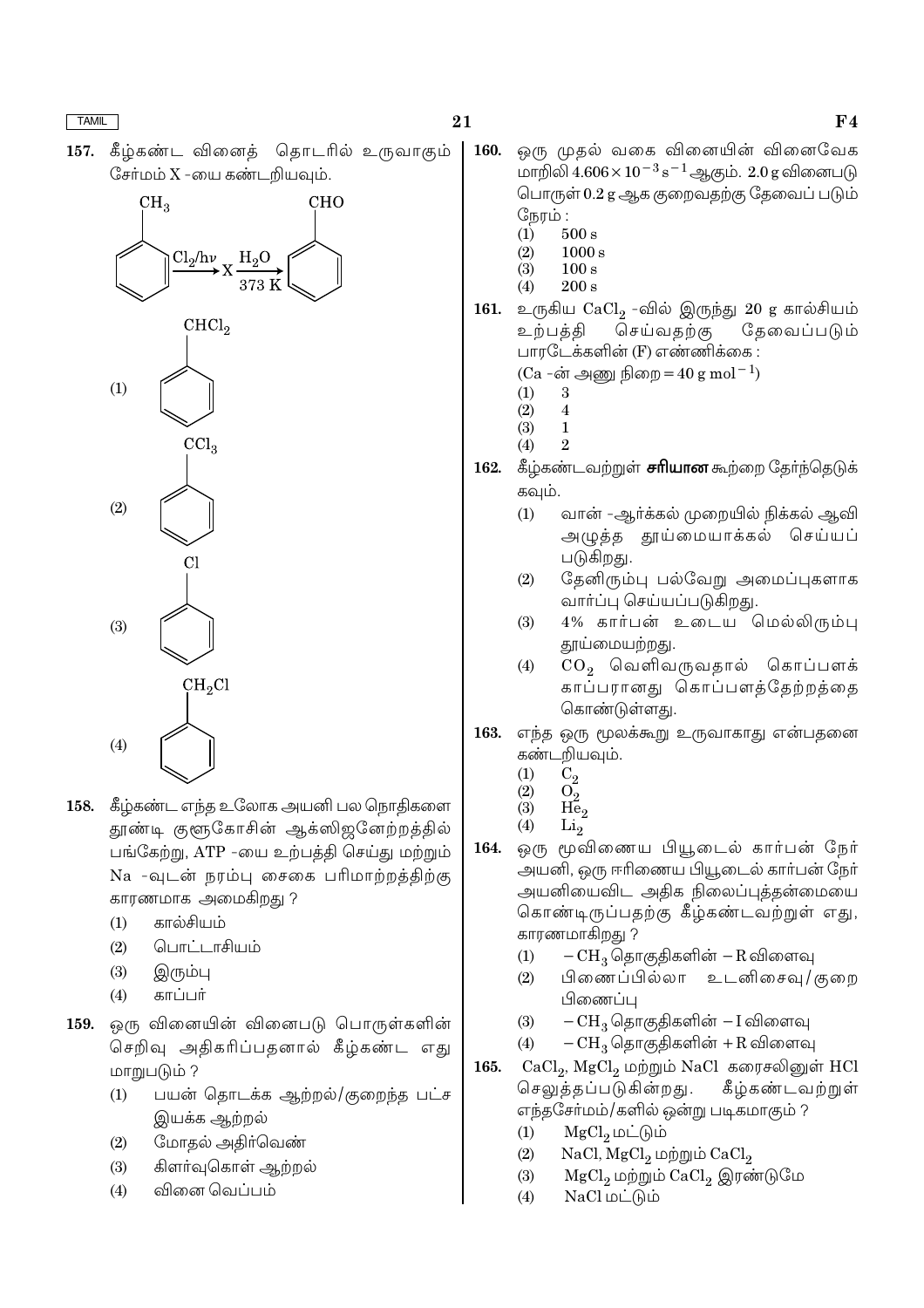**TAMIL** 

166. கீழ்கண்ட அமீனில் எவை கார்பலமைன் சோதனையை தருகின்றது ?



|     | 167. சரியாக <b>பொருந்தாதவற்றை</b> கண்டறியவும். |  |                    |  |  |  |
|-----|------------------------------------------------|--|--------------------|--|--|--|
|     | பெயர்                                          |  | $IUPAC$ அதிகார $-$ |  |  |  |
|     |                                                |  | பூா்வமான பெயா்     |  |  |  |
| (a) | Unnilunium                                     |  | மென்டலீவியல்       |  |  |  |

- $(b)$ Unniltrium Unnilhexium  $\left( \mathrm{c}\right)$
- லாரான்சியம்  $(ii)$ ஸீபோர்ஜியம்  $(iii)$

முயம்

 $(iv)$ 

டார்ம்ஸ்டாட் -

- $(d)$ Unununnium
- 
- $(1)$  $(c)$ .  $(iii)$  $(2)$  $(d)$ ,  $(iv)$
- $(3)$  $(a)$ ,  $(i)$
- $(4)$  $(b)$ ,  $(ii)$
- அசிட்டோன் மற்றும் மெத்தில் மெக்னீசியம் 168. வினைபுரிந்து பின் அகன் ஆகியவை தொடர்ச்சியாக நீராற்படுத்தால் கிடைக்கும் விளைபொருள் :
	- $(1)$ மூவிணைய பியூட்டைல் ஆல்கஹால்
	- ஐசோபியூட்டைல் ஆல்கஹால்  $(2)$
	- $(3)$ ஐசோபுரப்பைல் ஆல்கஹால்
	- ஈரிணைய் பியூட்டைல் ஆல்கஹால்  $(4)$
- சுக்ரோஸை நீரால் பகுத்தால் கிடைப்பது : 169.
	- $\alpha$ -D-குளுகோஸ் + β-D-ப்ரக்டோஸ்  $(1)$
	- $\alpha$ -D-ப்ரக்டோஸ் + β-D-ப்ரக்டோஸ்  $(2)$
	- $(3)$  $\beta$ -D-குளூகோஸ் + α-D-ப்ரக்டோஸ்
	- $\alpha$ -D-குளுகோஸ் + β-D-குளுகோஸ்  $(4)$

ஒரு ஆல்கீன் ஓசசோனேற்றத்தின் போது 170. மெத்தனல் -ஐ ஒரு விளை பொருளாகத் கருகின்றது. அகன் அமைப்பானது :



- 171. சரியற்ற கூற்றை கண்டறியவும்.
	- உலோகங்களின் படிக கூட்டில் சிறு  $(1)$ அணுக்களான H, C அல்லது N உள்ளிளுக்கப்பட்டு உருவாக்கப்படு-வதே இடையூட்டுச் சேர்மங்களாகும்.
	- $CrO_4^{2-}$  மற்றும்  $Cr_2O_7^{2-}$ -இல் குரோமியத்  $(2)$ தின் ஆக்ஸிஜனேற்ற நிலைகள் ஒத்த-தாக இருக்காது.
	- நீரில்  $\rm Fe^{2+}(d^6)$  -யை காட்டிலும்  $\rm Cr^{2+}(d^4)$  $(3)$ ஒரு வலிமை மிகு ஒடுக்கும் காரணி-யாகும்.
	- இடைநிலை உலோகங்களும் மற்றும்  $(4)$ சேர்மங்களும் அதன் பல்வேறு ஆக்ஸிஜனேற்ற நிலைகளை பெற்றி-ருக்கும் திறன் வாய்ந்ததாலும் மற்றும் அணைவுகளை உருவாக்குவதாலும் அவை சிறந்த் வினையூக்கி பண்பை பெற்றுள்ளன.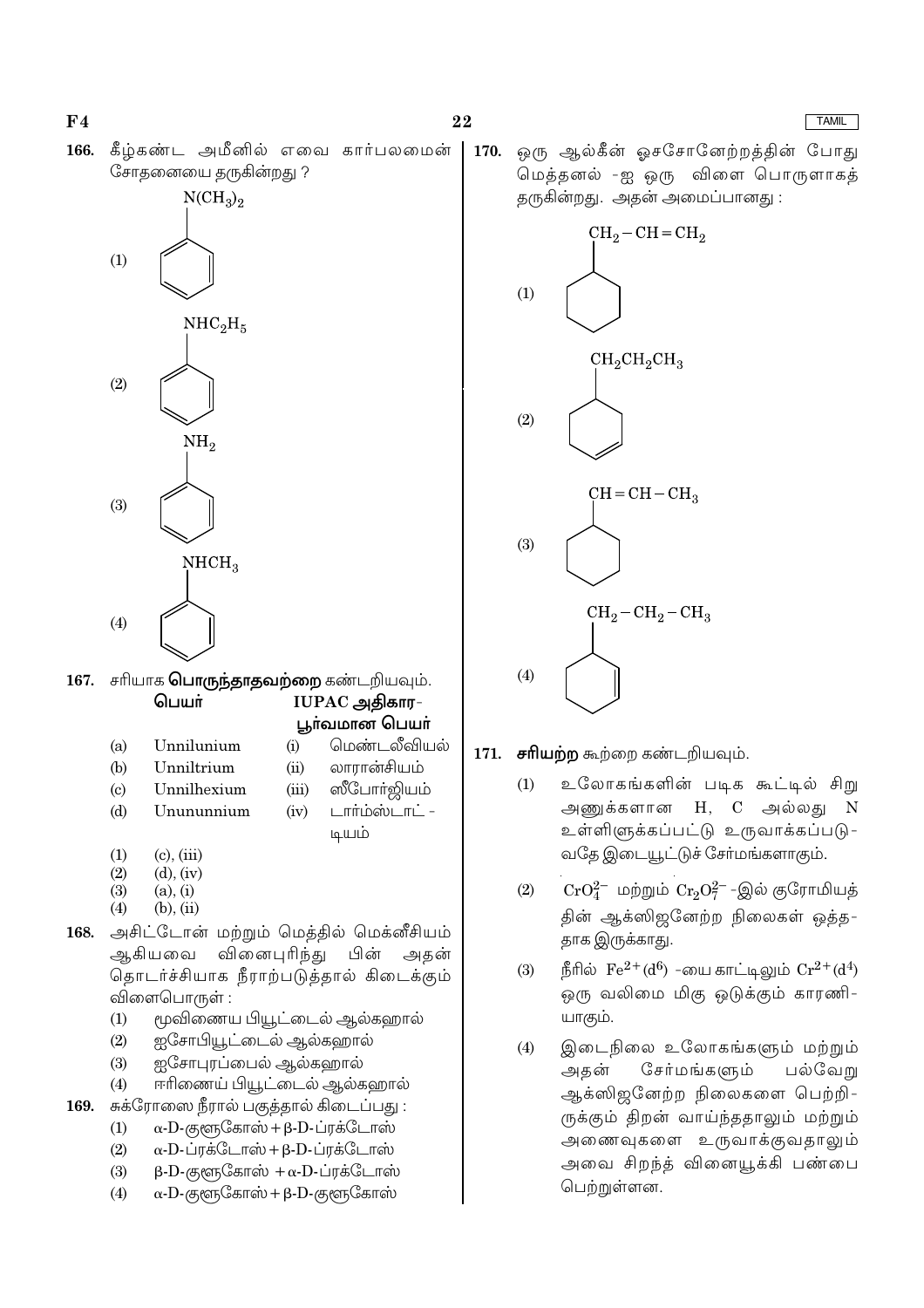- கீழ்கண்டவற்றில் எந்த ஒன்று கார அமினோ 172. அமிலம் ஆகும் ?
	- டைரோசின்  $(1)$
	- லைசின்  $(2)$
	- $(3)$ சிரைன்
	- $(4)$ அலனைன்
- 173. கீழ்கண்ட சல்பரின் அமில ஆக்சைடுகளில் எவை  $-0-0-$  பிணைப்பை கொண்டுள்ளது ?
	- $H_2S_2O_8$ , பெர்ஆக்சோடை சல்பூரிக்  $(1)$ அமிலம்
	- $H_2S_2O_7$ , பைரோ சல்பூரிக் அமிலம்  $(2)$
	- $(3)$  $H_2SO_3$ , சல்பூரஸ் அமிலம்
	- $H_2SO_4$ , சல்பூரிக் அமிலம்  $(4)$
- 174. 2-புரோமோ பென்டேன் நீக்கவினையில் ஈடுபட்டு பென்ட்-2-ஈன் உருவாகும் போது நிகழும் வினை எது ?
	- β-நீக்க வினை  $(a)$
	- செயிட்செவ் விதியை பின்பற்றுகிறது  $(b)$
	- ஹைட்ரஜன் ஹாலஜன் நீக்கவினை  $\left( \text{c} \right)$
	- நீர் நீக்க வினை  $(d)$
	- $(b), (c), (d)$  $(1)$
	- $(a), (b), (d)$  $(2)$
	- $(a), (b), (c)$  $(3)$
	- $(a), (c), (d)$  $(4)$

### 175. கீழ்கண்டவற்றை பொருத்துக.

|                                          |                                | ஆகசை(நி | தனமை                       |       |             |  |
|------------------------------------------|--------------------------------|---------|----------------------------|-------|-------------|--|
| (a)                                      | CO                             |         |                            | (i)   | கார         |  |
| (b)                                      | BaO                            |         |                            | (ii)  | நடுநிலை     |  |
| $\left( \text{c} \right)$                | $\text{Al}_2\text{O}_3$        |         |                            | (iii) | அமில        |  |
| (d)                                      | Cl <sub>2</sub> O <sub>7</sub> |         |                            | (iv)  | ஈரியல்புள்ள |  |
| கீழ்கண்டவற்றுள் <b>சரியான</b> விடை எது ? |                                |         |                            |       |             |  |
|                                          | (a)                            | (b)     | $\left( \mathrm{c}\right)$ | (d)   |             |  |
| (1)                                      | (iii)                          | (iv)    | (i)                        | (ii)  |             |  |
| (2)                                      | (iv)                           | (iii)   | (ii)                       | (i)   |             |  |
| (3)                                      | (i)                            | (ii)    | (iii)                      | (iv)  |             |  |
| (4)                                      | (ii)                           | (i)     | (iv)                       | (iii) |             |  |
|                                          |                                |         |                            |       |             |  |

பென்சீனின் உறைநிலைக் காம்வு மாறிலியின் 176.  $(K_f)$  மதிப்பு 5.12 K kg mol<sup>-1</sup>. மின்பகுளி அல்லாத கரைபொருளை கொண்ட  $0.078$  m மோலாலிட்டி பென்சீன் கரைசலின் உறைநிலைத் தாழ்வு மாறிலி:

(இரண்டு தசம புள்ளி வரை முழுமையாக்கவும்)

- $0.40K$  $(1)$
- $(2)$  $0.60K$  $0.20K$
- $(3)$  $0.80K$  $(4)$
- தாள்/காகித வண்ணப்பிரிகை எதற்கான 177. எடுத்துக்காட்டு ?
	- மெல்லிய அடுக்கு வண்ணப் பிரிகை  $(1)$
	- பத்தி வண்ணப் பிரிகை  $(2)$
	- பரப்புக் கவர்ச்சி வண்ணப் பிரிகை  $(3)$
	- பங்கீடு வண்ணப் பிரிகை  $(4)$

கீழ்கண்ட் வினையில் கார்பனின் ஆக்சி-178. ஜனேற்ற எண்ணில் ஏற்படும் மாற்றம் என்ன ?

 $\text{CH}_4(g) + 4\text{Cl}_2(g) \rightarrow \text{CCl}_4(l) + 4\text{HCl}(g)$ 

- $-4$  இல் இருந்து  $+4$  $(1)$
- $(2)$  $0$  இல் இருந்து  $-4$
- $(3)$  $+4$  இல் இருந்து  $+4$
- $0$  இல் இருந்து +4  $(4)$
- நீர்த்த NaOH முன்னிலையில் பென்சால்-179. மற்றும் அசிட்டோபீனோன் டி ஹை டு இடையிலான வினை எவ்வாறு அழைக் கப்படுகின்றது ?
	- குறுக்க கானிசரோ வினை  $(1)$
	- $(2)$ குறுக்க ஆல்டால் குறுக்கம்
	- $(3)$ ஆல்டால் குறுக்கம்
	- கானிசரோ வினை  $(4)$
- $\frac{175}{71}$ Lu உள்ள புரோட்டான்கள், நியூட்ரான்கள் 180. மற்றும் எலக்ட்ரான்களின் எண்ணிக்கை முறையே :
	- $71, 71$  மற்றும்  $104$  $(1)$
	- $(2)$ 175, 104 மற்றும்  $71$
	- $(3)$  $71, 104$  மற்றும்  $71$
	- 104, 71 மற்றும் 71  $(4)$

 $-0.00 -$